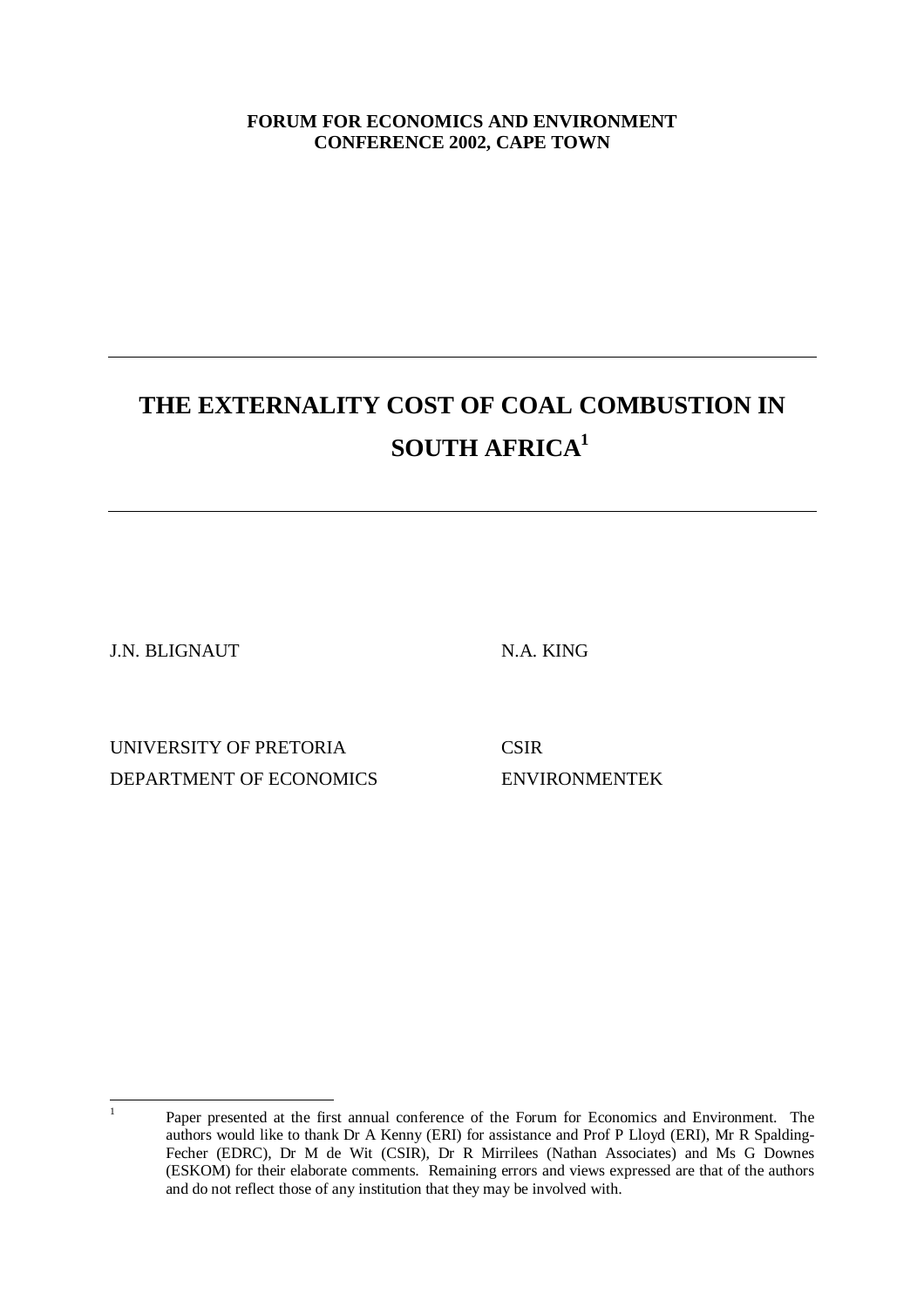## **ABSTRACT**

South Africa is endowed with an abundance of coal, which, subsequently, has provided the economy with a major source of energy from which diversification into a strong manufacturing sector could be supported. The use of coal does, however, cause various environmental damages due to pollution externalities and emissions; these are impacts that place strains and limitations on the use of other natural assets beyond the mere extraction thereof. These social costs have not been internalised by industry though and therefore this paper examines the cost of these environmental externalities that arise through the combustion of coal by South African industries. Though the paper alludes to the local impact of volatile matter and sulphur, the focus is on the cost of carbon dioxide and methane emissions. It is concluded that the monetary values of these externalities are significant and that the environmentally inclusive price (including negative environmental externalities) of coal is appreciably higher than the private or market price thereof paid by each respective industry.

### **KEY WORDS**

Coal consumption Combustion of coal Coal mining externalities Damage cost of greenhouse gas emissions Social cost of externalities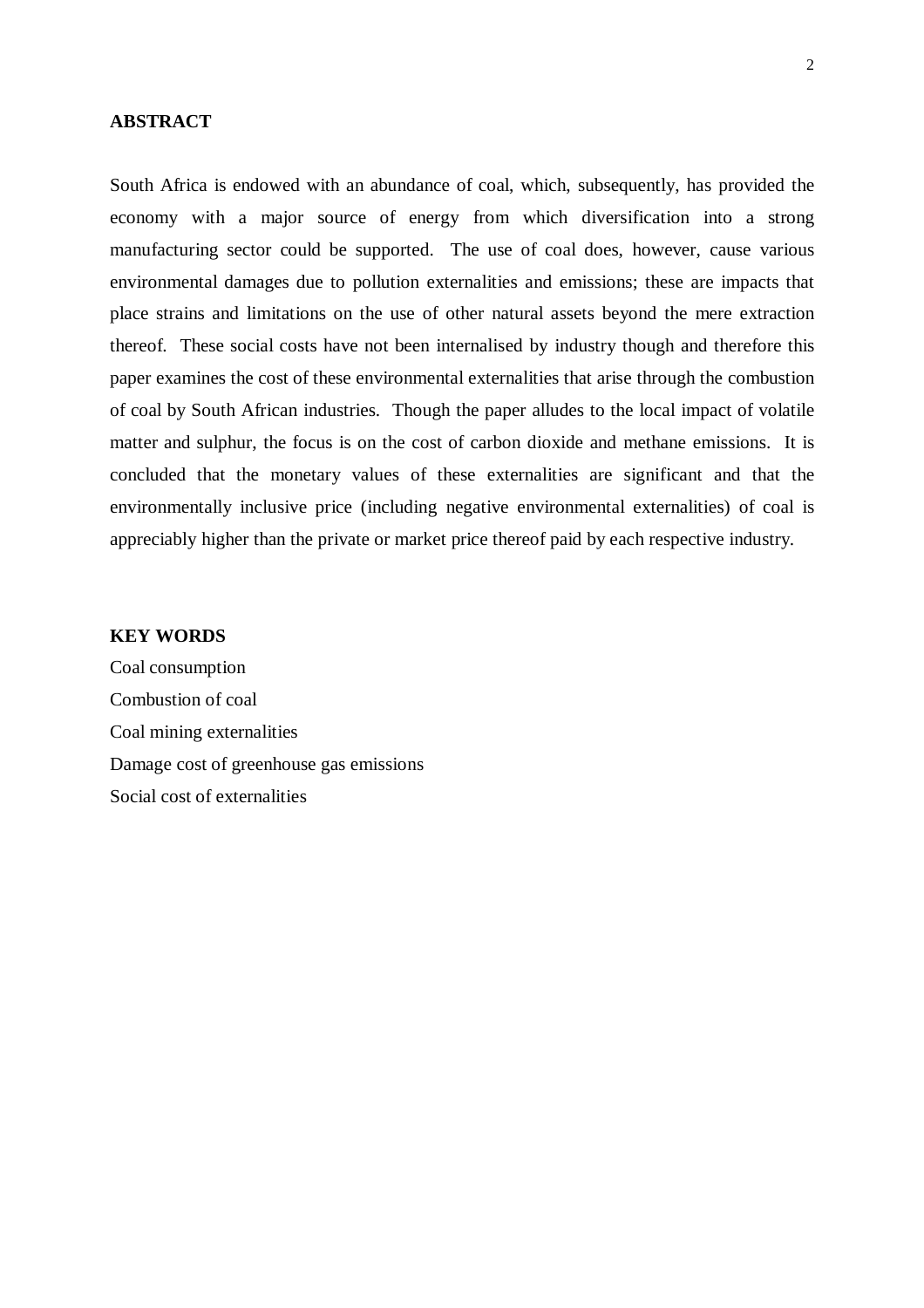#### **THE EXTERNALITY COST OF COAL COMBUSTION IN SOUTH AFRICA**

## **1 INTRODUCTION**

South Africa is endowed with an abundance of coal, which, subsequently, has provided the economy with a major source of energy from which diversification into a strong manufacturing sector could be supported. The use of coal does, however, cause various environmental damages due to pollution externalities; these are impacts that place strains and limitations on the use of other natural assets beyond the mere extraction thereof. These externality effects have been well captured in a number of previous studies (Van Horen 1994, Spalding-Fecher 2001 and Spalding-Fecher and Matibe 2001).

Conventional pricing methods do not account for the full economic cost associated with the extraction and use of coal (especially the externality effects caused by combustion), potentially contributing to a misallocation of resources. To determine the full economic cost requires the calculation of a price for coal inclusive of the externality effects by using (i.e. burning) coal. This paper works towards this end in estimating a price for coal internalising the damage cost caused by carbon dioxide  $(CO<sub>2</sub>)$  and methane  $(CH<sub>4</sub>)$  emissions due to its contribution to climate change. Reference to local pollutants such as sulphur dioxide  $(SO<sub>2</sub>)$ , ash and volatile matter and their respective health impacts will be made, but no cost will be assigned to them. The impact of these emissions on water quality is also not internalised. Given these omissions, the values presented here reflect a lower bound estimate of the environmentally inclusive price (a price for coal inclusive of the negative environmental externalities) for coal per sector.

It is acknowledged that all South African industries do have significant positive impacts as well, such as production and employment. These benefits are, however, properly accounted for through conventional accounting methods. Unaccounted positive externalities due to the use of coal, such as the benefits of increased electrification during the period 1994-2000 under the Reconstruction and Development Programme, has also been documented (Spalding-Fecher and Motibe 2001). This study does not present the value of these since it is done for only one sector, namely electricity. Furthermore, in the previous studies mentioned the social cost of negative externalities was expressed in terms of the price of electricity and not the source of the emissions, namely coal. It is argued here that the externality cost of coal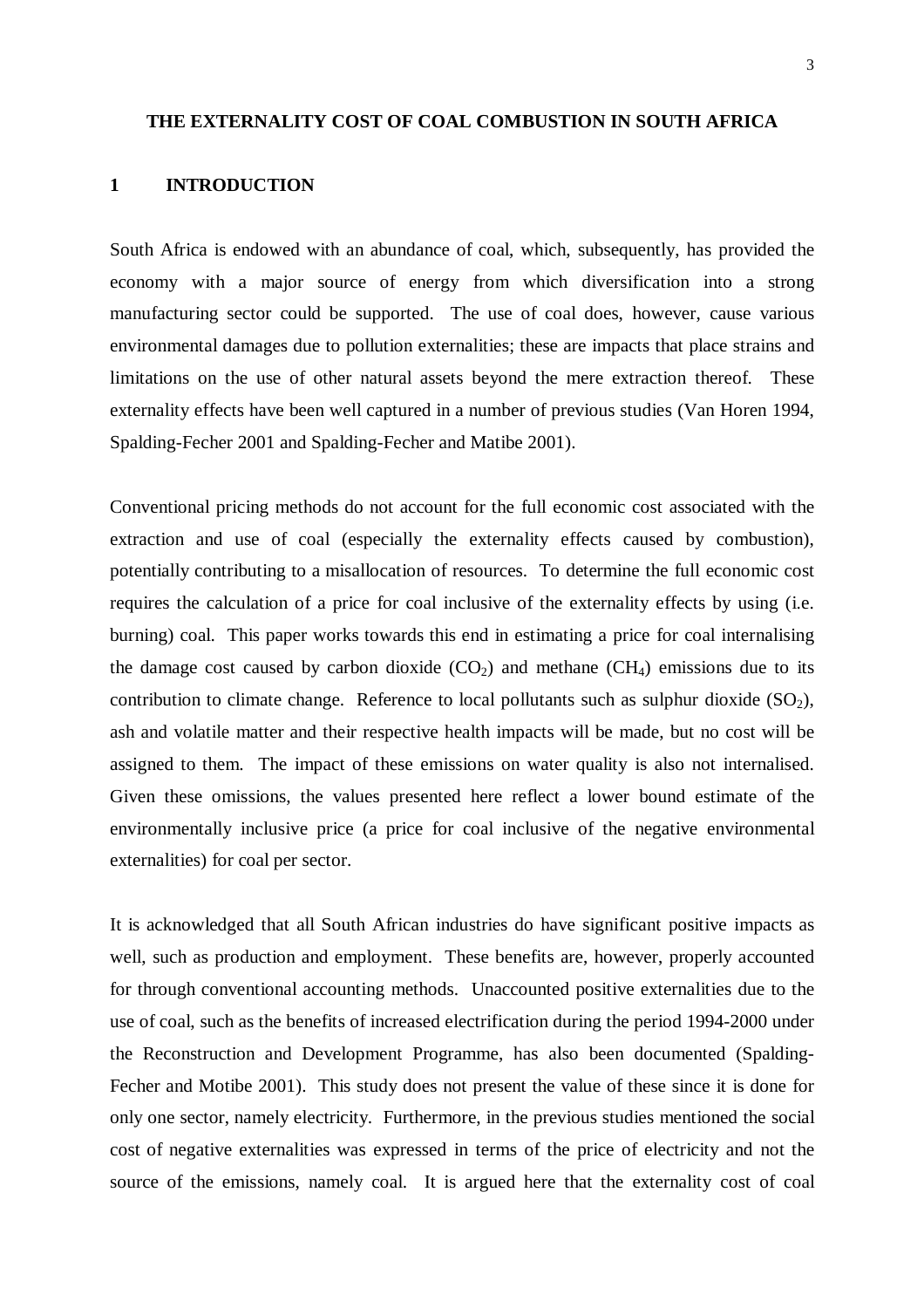combustion should be relayed to the price of coal and not to the commodity or product produced (as conventionally done) since it obscures the fact that there might be other technologies than coal combustion for the generation of energy. In relaying the negative environmental effects of coal combustion directly to the commodity, one almost accept that there is no alternative to coal combustion and that the only way to mitigate or express the problem is by a change in the product or commodity price. This is clearly wrong. When alternative sources of energy are investigated, the appropriate price for coal in the cost benefit analysis should be the price inclusive of its negative environmental impacts.

In answering the stated question (the externality cost of coal combustion), this paper investigates the South African coal production and consumption markets in the next section. Section 3 concentrates on the theory justifying the internalisation of externalities followed by a section calculating the damage cost of carbon dioxide and methane due to their contribution to climate change. Lastly, though this paper is limited in its scope, some tentative conclusions could be drawn.

## **2 COAL CONSUMPTION IN SOUTH AFRICA**

South Africa is the sixth largest producer and second largest exporter of hard coal in the world, beaten only by Australia in the exports market for 2000 (see Table 1). In 2000 the total value of the export earnings of coal sales was approximately R11 230 million or 56 per cent of the total value of coal sales (see also Table 3), though in volume terms exports only represent approximately 31 percent of the total production. Coal's apparent abundance (with reserves lasting more than a 100 years at current extraction rates (Blignaut and Hassan 2001)) coupled with relatively low coal prices (see Table 2) have encouraged the development of many energy-intensive industries, including the mining of non-energy minerals, manufacturing and electricity generation within the country (C.O.M. 2000). These represent positive externalities of having access to low cost coal and a lot of it.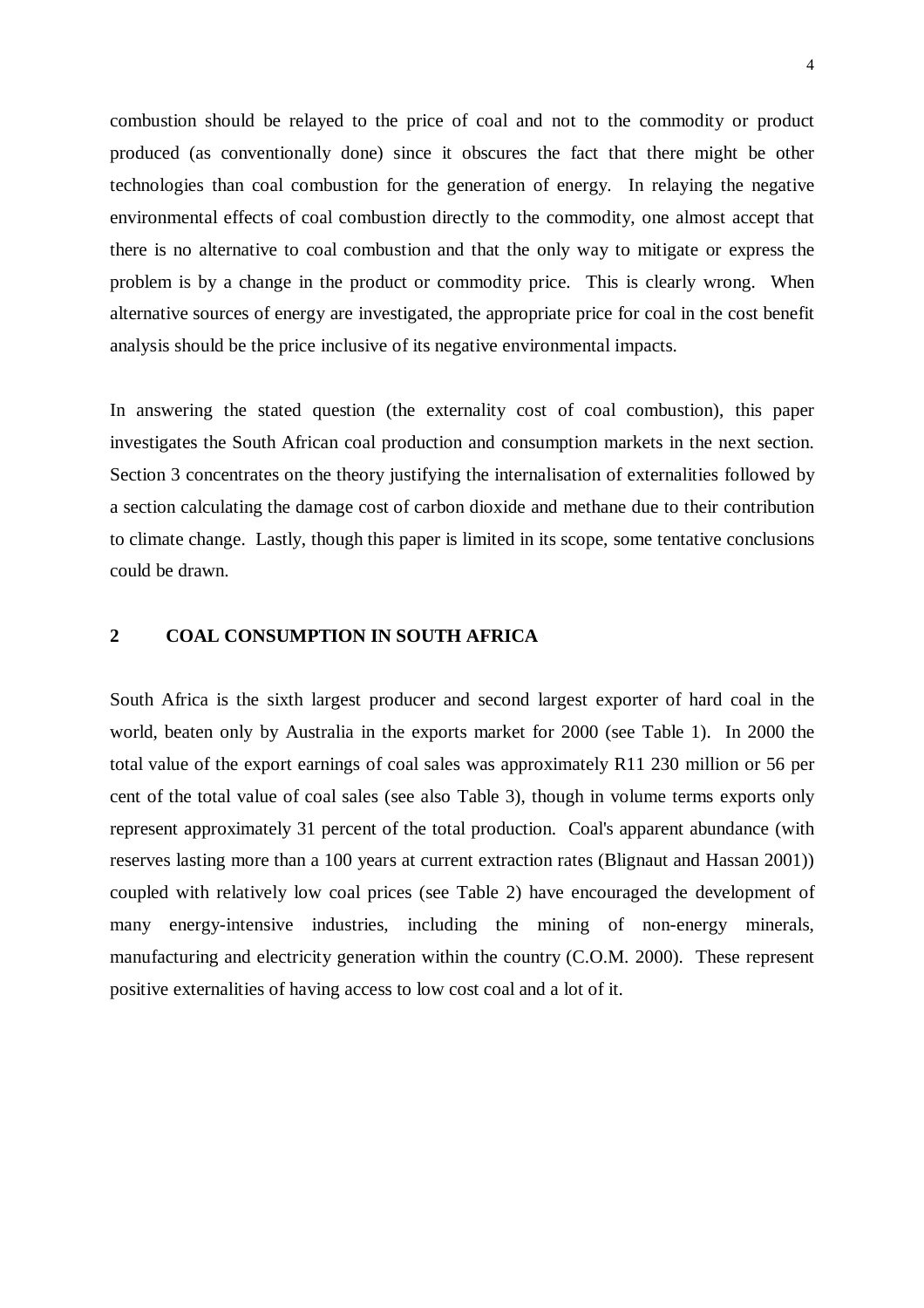| <b>Producers</b>       | Hard coal Brown coal Importers of hard |              |                   | (Mt) | <b>Exporters hard coal</b> | (Mt) |
|------------------------|----------------------------------------|--------------|-------------------|------|----------------------------|------|
|                        | (Mt)                                   | (Mt)         | coal              |      |                            |      |
| People's Rep. of China | 1 1 7 1                                | $\ast$       | Japan             | 133  | Australia                  | 170  |
| <b>United States</b>   | 899                                    | 77           | Korea             | 55   | <b>South Africa</b>        | 69   |
| India                  | 310                                    | 22           | Chinese Taipei    | 41   | <b>United States</b>       | 57   |
| Australia              | 238                                    | 68           | Germany           | 22   | Indonesia                  | 55   |
| Russia                 | 169                                    | 86           | United Kingdom    | 21   | People's Rep. of China     | 37   |
| <b>South Africa</b>    | 225                                    | $\bf{0}$     | Spain             | 20   | Canada                     | 34   |
| Germany                | 37                                     | 168          | Netherlands       | 19   | Colombia                   | 30   |
| Poland                 | 101                                    | 59           | India             | 18   | Russia                     | 28   |
| DPR of Korea           | 67                                     | 24           | France            | 17   | Poland                     | 24   |
| Ukraine                | 81                                     | $\mathbf{1}$ | Italy             | 17   | Kazakhstan                 | 16   |
| Rest of the World      | 338                                    | 390          | Rest of the World | 176  | Rest of the World          | 30   |
| World                  | 3 6 3 7                                | 895          | World             | 539  | World                      | 550  |

**Table 1: Producers, importers and exporters of coal: 2000**

IEA 2001.

**Table 2 Retail price: Steam coal for industry: 2000**

|                       | <b>US\$/t</b> |
|-----------------------|---------------|
| Germany               | 144,5         |
| France                | 78,74         |
| Korea                 | 53,35         |
| <b>United Kingdom</b> | 49,58         |
| Italy                 | 41,97         |
| Poland                | 37,35         |
| <b>United States</b>  | 34,81         |
| Portugal              | 34,61         |
| Turkey                | 32,92         |
| India                 | 14,66         |
| Czech Republic        | 14,3          |
| <b>South Africa</b>   | 10,38         |
| Slovak Republic       | 6,3           |

IEA 2001.

Electricity generation is one of the industries benefiting the most from the large coal reserves and the relatively cheap production thereof. ESKOM is by far the largest single producer of electricity in South Africa, and is currently the fifth largest electricity utility in the world in terms of both sales and capacity (ESKOM 1999). Not only is it such a large producer of electricity, its share in domestic production has also increased considerably since 1960. In 1960 ESKOM produced 62,3 per cent of the total electricity and 98,3 per cent in 1999, mainly through its coal-fired power stations. In 1960, all of the electricity produced was coal-based,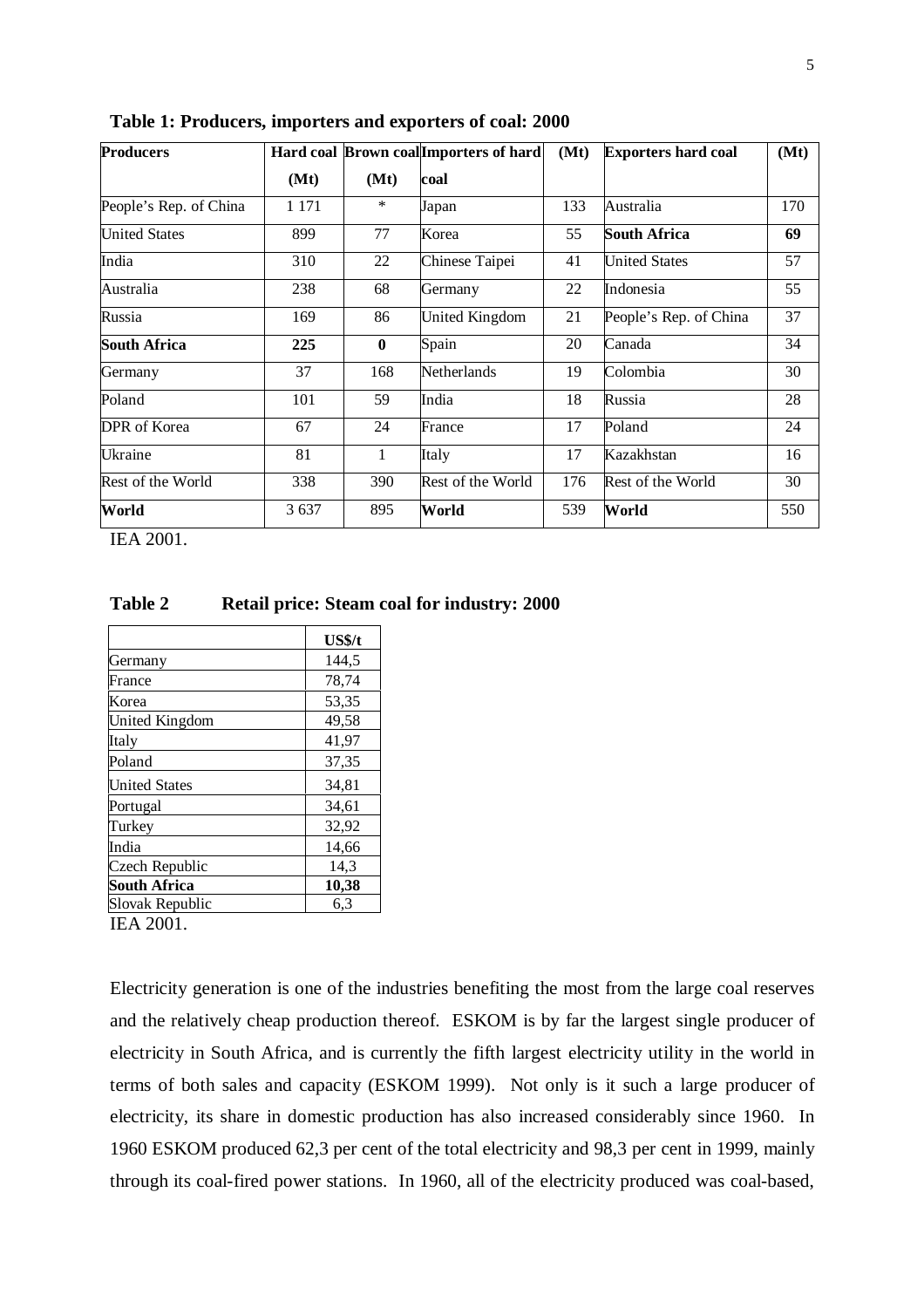but due to other technologies such as nuclear power, coal's contribution declined slightly to approximately 93 per cent in 1999. Consequently, ESKOM is the largest single consumer of coal in South Africa, absorbing approximately 41 per cent of the total coal production in 2000 (approximately 60 per cent of the domestic market). Its consumption of coal increased more than seven fold over the period under consideration from 12,5 million tonnes to 91,8 million tonnes in 2000. For comparative purposes, this consumption of coal should be seen in the light of the fact that total coal exports comprised 31 per cent of the market in the same year (see Blignaut and De Wet 2001). Table 3 provides a breakdown of the consumption of coal per industry in 2000.

|                               | Mass(t)     | $%$ share | <b>Value (R'000)</b> | % share | Price $(R/t)$ |
|-------------------------------|-------------|-----------|----------------------|---------|---------------|
| ISCOR                         | 1 583 865   | 0,71      | 378 669              | 1,89    | 239,08        |
| Metallurgical                 | 1 272 014   | 0,57      | 190 016              | 0,95    | 149,38        |
| Agriculture                   | 69 053      | 0,03      | 7471                 | 0,04    | 108,19        |
| Iron and Steel                | 2 881 311   | 1,29      | 298751               | 1,49    | 103,69        |
| Industries                    | 2 630 809   | 1,17      | 258 464              | 1,29    | 98,25         |
| <b>Chemical Industries</b>    | 1 080 816   | 0,48      | 105 575              | 0,53    | 97,68         |
| <b>Merchants and Domestic</b> | 3 9 20 24 1 | 1,75      | 374 600              | 1,87    | 95,56         |
| Gold and Uranium Mines        | 24 043      | 0,01      | 2 2 3 2              | 0,01    | 92,83         |
| Other Mining                  | 120 998     | 0,05      | 10 5 65              | 0,05    | 87,32         |
| Water                         | 146 534     | 0,07      | 11 946               | 0,06    | 81,52         |
| Synthetic Fuels (SASOL)       | 46 334 788  | 20,67     | 2 845 540            | 14,23   | 61,41         |
| Cement and Lime               | 1 071 221   | 0,48      | 65 532               | 0,33    | 61,17         |
| Electricity (Non-ESKOM)       | 1 556 304   | 0,69      | 95 126               | 0,48    | 61,12         |
| <b>ESKOM</b>                  | 91 811 056  | 40,96     | 4 129 021            | 20,64   | 44,97         |
| <b>Brick and Tile</b>         | 176 517     | 0,08      | 7 5 2 5              | 0,04    | 42,63         |
| <b>Exports</b>                | 69 456 361  | 30,99     | 11 230 234           | 56,14   | 161,69        |
| <b>Total</b>                  | 224 135 931 | 100       | 20 002 544           | 100     | 56,77         |

**Table 3 Coal sales by sector: 2000**

DME 2001.

From the above it should be clear that the coal industry is an important one in the South African economy, both for domestic downstream economic activity and earner of international exchange. Many of the industries listed above would never have been able to develop to the extent that they have if it had not been for the availability of coal. But, as stated above and clearly evident from Tables 2 and 3, the price of coal varies significantly among sectors, with ESKOM, comprising 60 per cent of the domestic market, paying very low prices, also when compared internationally. The low price of coal can be attributed to the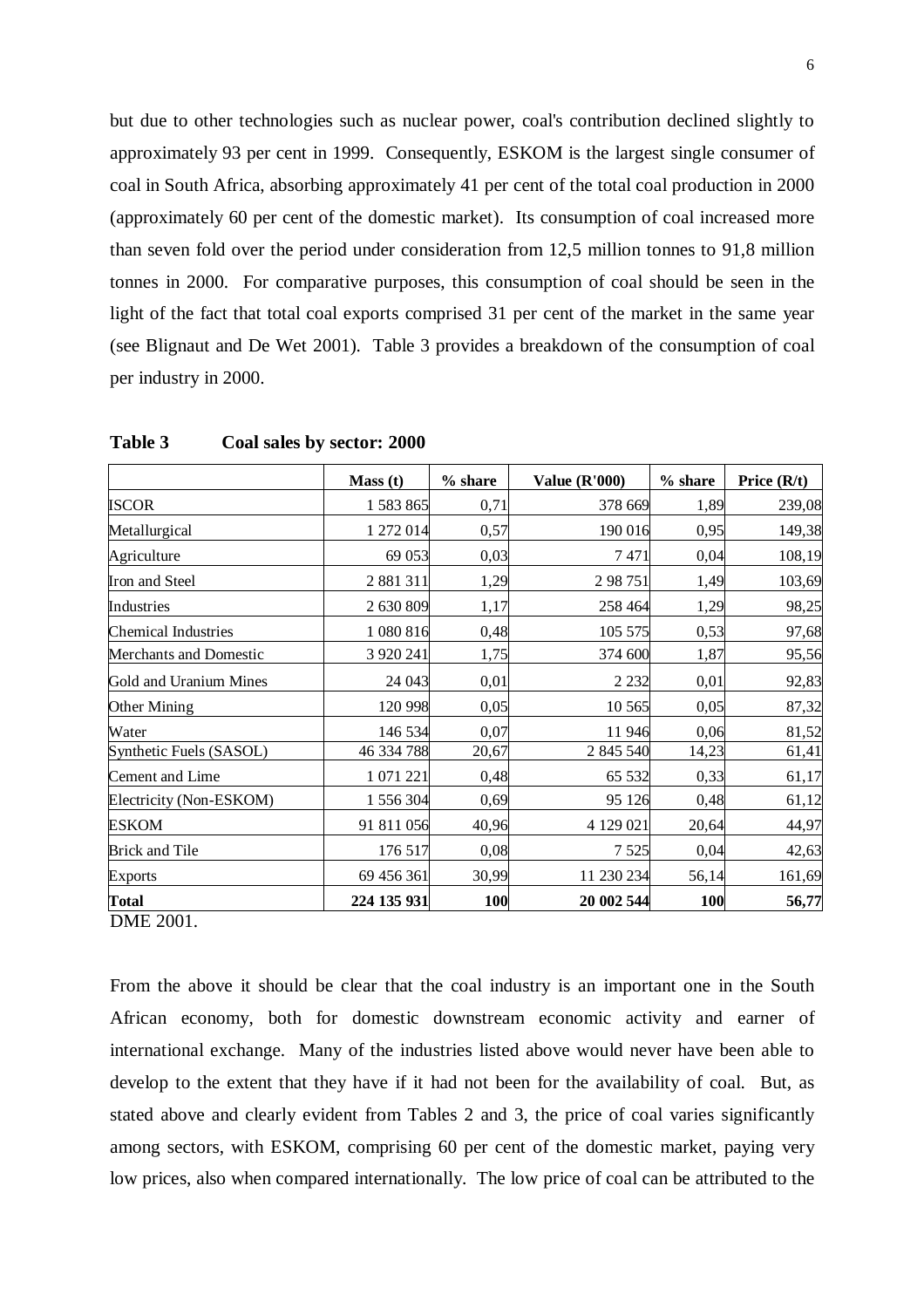low quality of coal, the fact that ESKOM owns its own coal mines, and bulk purchases of coal.

The low price of coal, however, stimulates consumption of coal across all sectors rather than conserving it (Doppegieter *et al.* 1998 and 1999). Consuming low-quality coal, however, has its major disadvantage in the form of emissions, which coincide with the combustion process. In 1999 South Africa contributed 1,6 per cent towards global  $CO<sub>2</sub>$  emissions and expressed in terms of per capita and per purchase power parity adjusted GDP (or emissions intensity), South Africa's emissions are amongst the highest in the world, as shown in Figures 1 and 2 below (IEA 2001). South Africa, being a developing and a non-annex 1 country is not obliged to reduce its carbon emissions, but from the evidence shown here its carbon footprint are amongst the highest in the world and it would therefore be of strategic importance to consider options to reduce the emissions load before it will have to do so at high cost later.





Source: IEA 2001.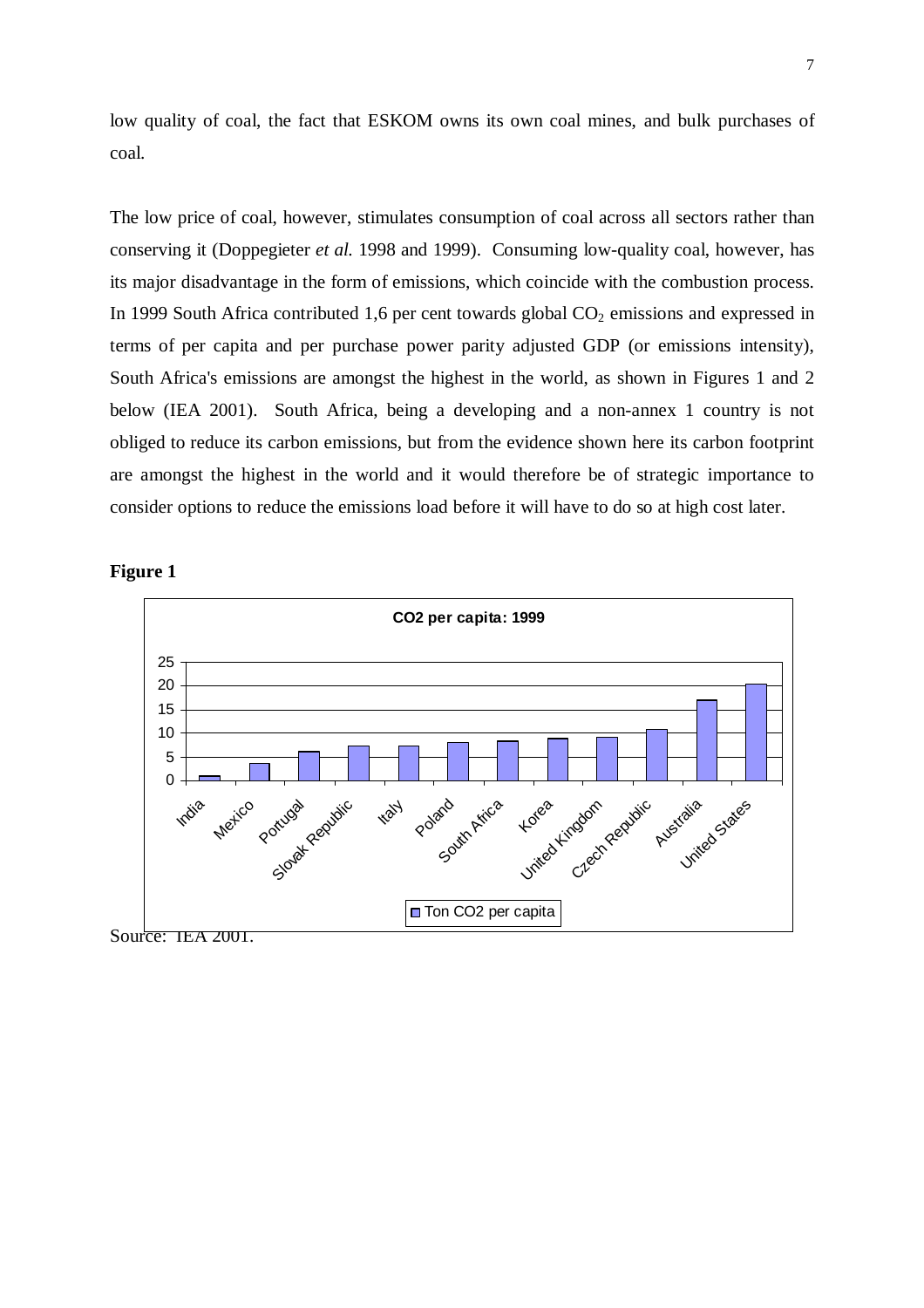



But what is the social and environmental cost of these emissions, which is not captured in the market price for coal? This is the subject of the next section.

## **3 COAL MINING EXTERNALITIES**

Free markets, theoretically, provide goods and services, resolve shortages and surpluses, and eliminate inefficiencies through the pricing mechanism and thereby lead to the socially efficient allocation of resources without the intervention of government action (Callan *et al*. 2000; Khan 2000). The role of this *invisible hand* postulates that in the seeking of their own selfish goals, consumers and producers unknowingly make decisions that improve the well being of society. Evidently, the efficiency with which markets function is paramount to the sustainability and improvement of society's overall welfare, however, the conditions for such market efficiency is very strong and a long list of possible sources for market failure exist, namely:

- poorly defined property rights,
- the existence of spill-over effects or externalities,
- pervasive and high transaction costs,
- barriers to market entry and trade,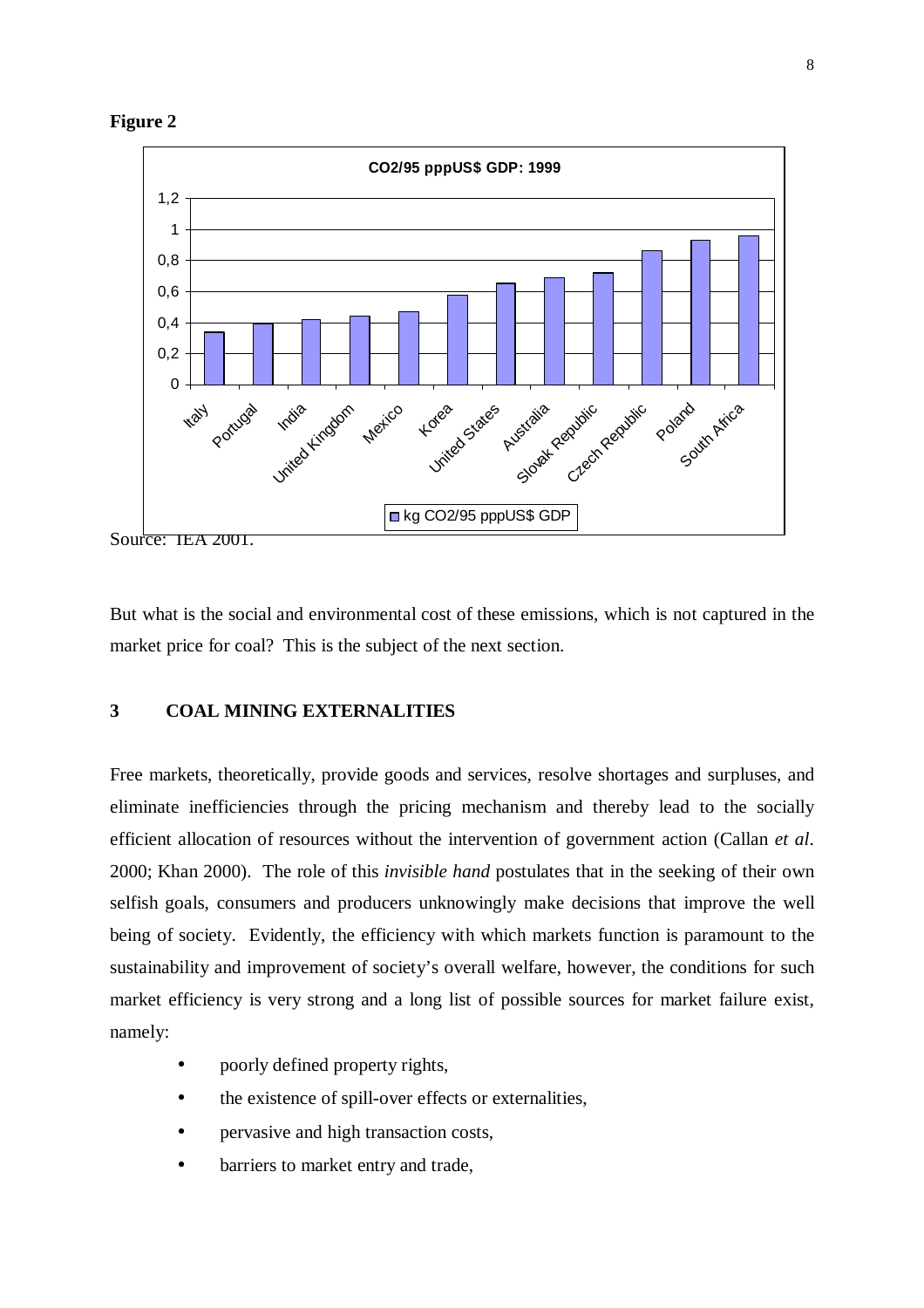- short-sightedness to current global and local needs,
- high levels of uncertainty and risk associated with the transaction,
- irreversibility of transactions,
- absence, weak or corrupt institutions such as the government,
- failure to assign representative prices to the resource, and
- $\bullet$  the nature of the good, such as public goods or communal resources<sup>2</sup>.

Intrinsic to the process of production, consumption and the well-functioning market, is the acknowledgement that materials in some form are used as inputs in the commodity process. These inputs are invariably sourced from the natural environment. The economic process is dependent on natural resources, which in turn adhere to the fundamental laws of the natural sciences. The law of mass balance implies that:

... the mass of matter that is used as an input into an activity, must be equivalent to the mass *of matter that results in the output activity. Any changes in mass that occur during the transformation process, resulting in an output mass lower than an input mass are attributable to waste* (Kahn 2000).

Economic activity, in the fuller context of materials balance, gives rise to residuals or wastes that may damage the existing natural resource base when released into the environment. A prime example of an economic activity solely dependent on natural resources, is that of mining. Minerals frequently lie in forms and structures that make them difficult to extract and process, consequently, many by-products in various forms of waste are generated. An example of the flow of energy is shown in Figure 3.

<sup>&</sup>lt;sup>2</sup> For a more comprehensive discussion on market failure see Tietenberg (1992).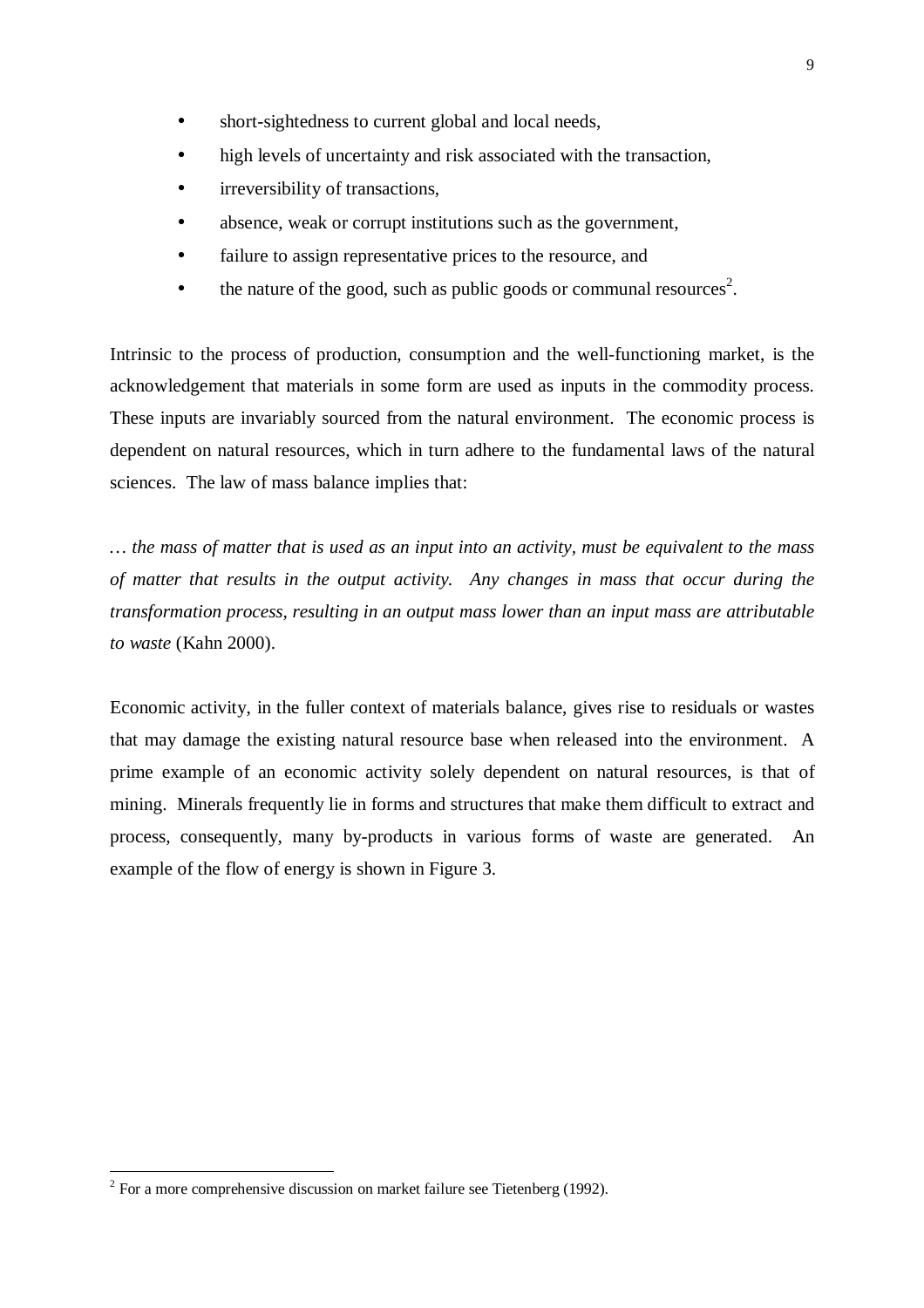

Adapted from: Tietenberg 1992.

Market failures, due to the non-incorporation of environmental related impacts, contribute to a disparity between the private costs and social costs associated with the use of any commodity, i.e. coal, as shown in Figure 4 below.





Using any commodity without internalising its social costs will result in the misallocation of resources. In the example above illustrated by Figure 4, the demand for a product is indicated by the demand curve. Without internalising any polluting effects, the producing firm will only have a marginal private cost curve  $(MC_p)$ . Internalising any social cost that coincide with the production of the product, society will have a marginal social cost curve  $(MC_s)$ which includes both social and private costs and is hence laying at a higher level than the  $MC_p$ curve. A number of conclusions can be drawn from Figure 4, namely:

• the output of the commodity is too large  $(Q_m > Q^*),$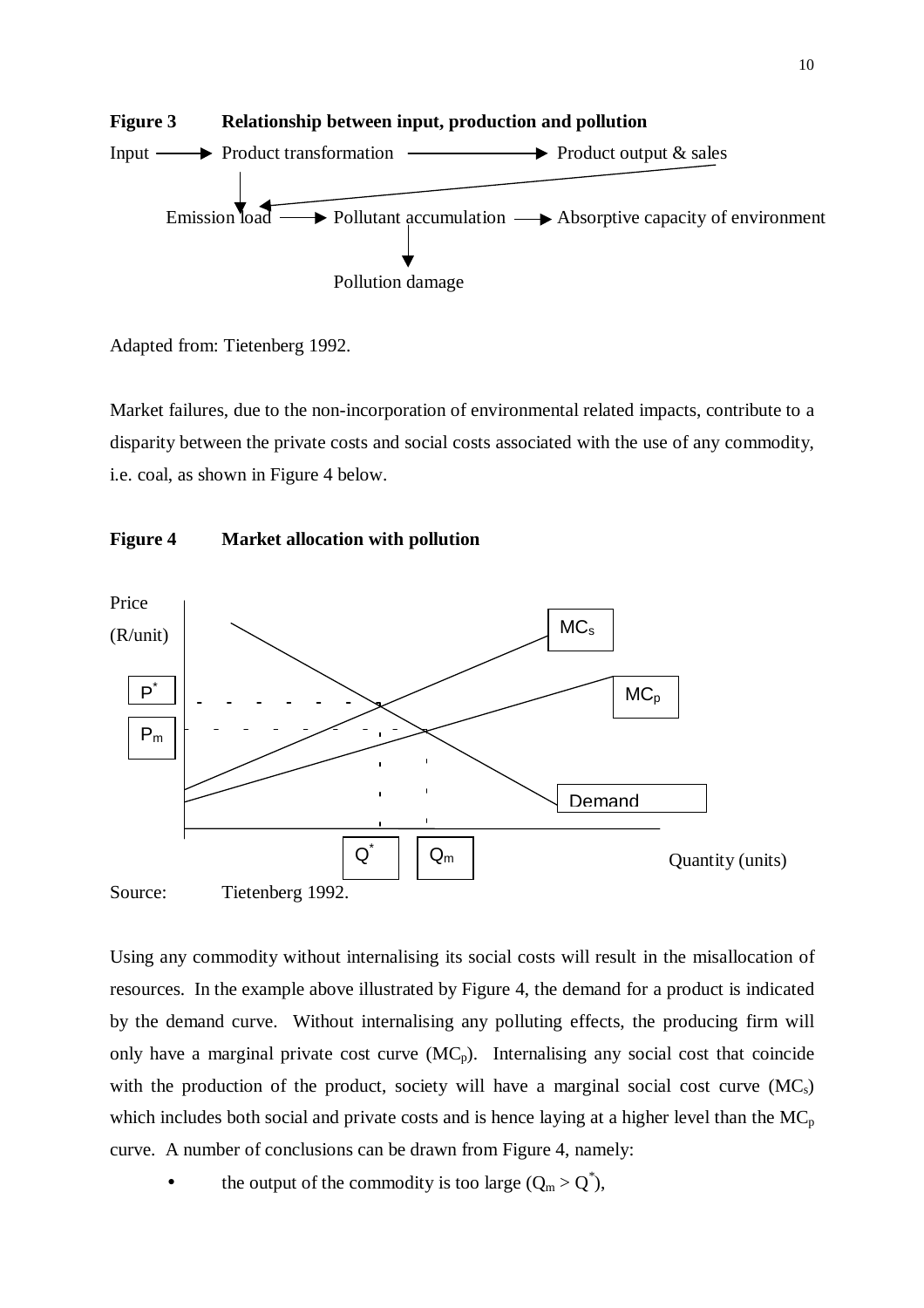- the price of the product is too low  $(P_m < P^*)$ ,
- as long as costs are external there is no incentives to produce less pollution per unit of output,
- hence too much pollution is produced,
- recycling and reuse of polluting substances are discouraged since release into the environment is too cheap (Tietenberg 1992:47-48).

The question that arises is: What is the social cost assigned to the use of coal?

## **4 THE CLIMATE CHANGE COST OF COAL COMBUSTION**

## **4.1 Research method and data**

The tonnes of coal produced and disaggregated by sector of demand for 2000 were obtained from the Minerals Bureau, South Africa (DME 2001 - see also Table 3). To quantify the volume of sulphur dioxide  $(SO_2)$ , methane  $(CH_4)$ , carbon dioxide  $(CO_2)$ , ash and volatile matter various conversion factors were used and applied to the volume of coal purchased in 2000 by each of the sectors.

The conversion factor for  $SO_2$  was obtained by calculating the sulphur  $(S)$  content in the coal using the percentages as in Pinheiro *et al*. (1997) (see Annexure A) and weighing it with the 2000 consumption levels of either anthracite or bituminous per sector and multiplies the total volume of sulphur by a factor of 2 to determine the weight of  $SO<sub>2</sub>$ . The atomic weight of sulphur is 32 and that of oxygen 16, therefore the total atomic weight of  $SO_2$  is 64 and 64/32 equal 2 and hence the multiplication factor.

The conversion factor for methane was determined from the IPCC 1996 guidelines of 0,7kg of  $CH_4$  per TJ coal, which transcribes to 24,7 kg  $CH_4$  per tonne of coal. A conversion factor for CO<sup>2</sup> was obtained by calculating the carbon content in the coal using Pinheiro *et al*. (1997) and multiplying the total volume of carbon by 3,667 to determine the weight of  $CO<sub>2</sub>$  in a similar way as has been done for  $SO_2$ . The atomic weight of carbon is 12 and that of oxygen 16, therefore the total atomic weight of  $CO<sub>2</sub>$  is 44 and 44/12 equal 3,667. The ash and volatile matter content of the coal purchased by each industry has been calculated in the same way using the percentages as determined by Pinheiro *et al*. (1997).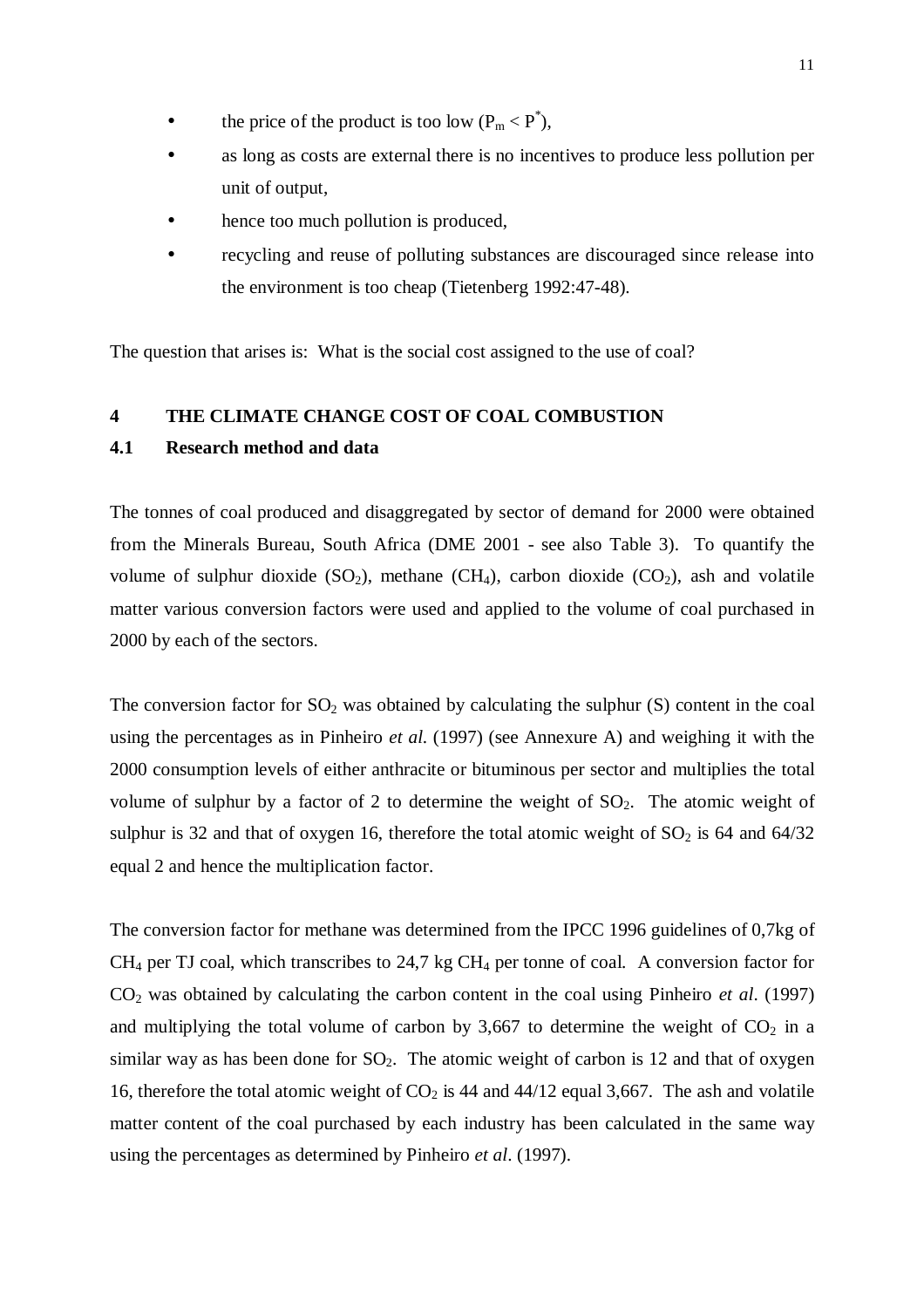While the volumes of sulphur, ash and volatile matter have been calculated, the social cost associated with their emissions are not since they are local pollutants and the damage caused by these pollutants depends very much on the demographic composition of the exposed population, level of exposure and dose-response functions. This study only quantifies the damage cost of the global pollutants,  $CO<sub>2</sub>$  and  $CH<sub>4</sub>$ , in their contribution to global climate change.

Sandor (2001) estimates the price for  $CO<sub>2</sub>$  in 2000 between US\$5/tonne and US\$10/tonne. For this analysis a conservative \$2,50/tonne and \$5,00/tonne are used. The price for methane was derived from those for carbon dioxide based on the widely accepted principle of 1 tonne CH<sup>4</sup> that has the same global warming potential as 21 tonnes carbon dioxide, hence multiplying the price for carbon dioxide by 21 to determine the price for  $CH<sub>4</sub>$ , namely US\$52,5/tonne and US\$105/tonne respectively.

The Rand values for the global damage cost were obtained adjusting the dollar price using the 2000 exchange rate (since all the prices and volumes were for 2000), namely R6,9353/\$ and multiplying by the tonnes produced for each respective industry. This implies a price of R17,34/tonne or R34,68/tonne for  $CO_2$  and R364,1/tonne and R728,21/tonne for CH<sub>4</sub>.

### **4.2 Research results**

The volume of S,  $SO_2$ ,  $CH_4$  and  $CO_2$  ash and volatile matter produced by each industry based on the volume of coal combusted in 2000 are displayed in Table 4 below. It should be noted that the export sector is not shown since it is unknown how the coal is used in the various countries of their destination. Another important aspect is the fact that the emissions of the two main consumers of coal, namely ESKOM and SASOL, have been verified against their own published emissions as per their respective environmental reports for 2000 (ESKOM 2001 and SASOL 2001b). The totals shown in the last row is inclusive of the figures of these two companies and not that which has been calculated. Interesting to note also that for both ESKOM and SASOL the coal consumed according to their figures is more than what is reported by the Department of Minerals and Energy.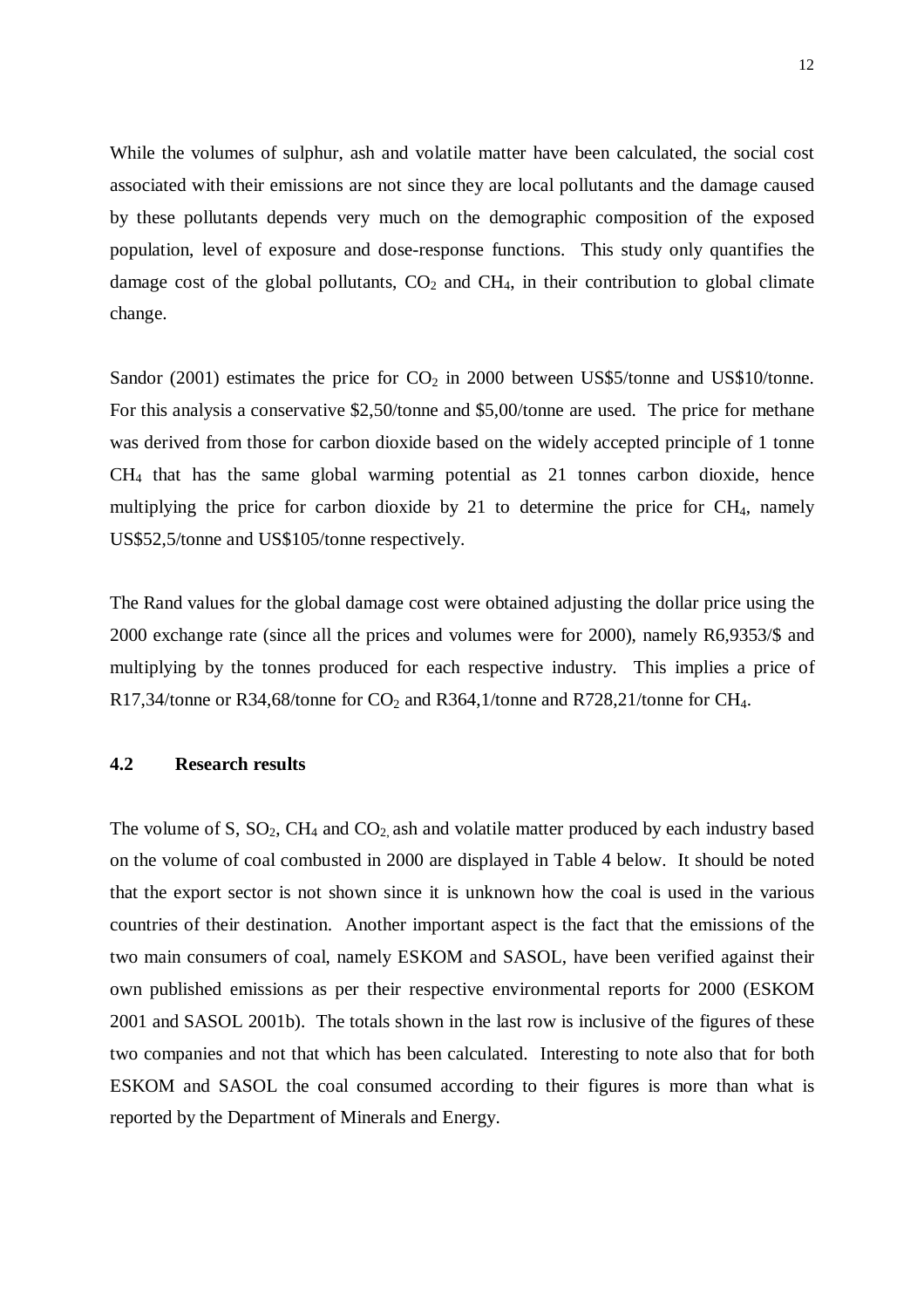From this calculation a total of 2,084 million tonnes  $SO_2$ , 3,820 million tonnes CH<sub>4</sub>, 252,345 million tonnes of  $CO<sub>2</sub>$ , 39,190 million tonnes of ash and 5,192 million tonnes of volatile matter are produced by industries using coal in 2000.

ESKOM emitted 1,78 million tonnes  $SO_2$  using the formula described above, which over estimated the emissions by approximately 15 per cent since ESKOM estimates its emissions as being 1,505 million tonnes. Given a total emission of 2,084 million tonnes ESKOM are producing 72 per cent of the county's sulphur dioxide. SASOL's contribution of 293 kiloton is 14 per cent of the total  $SO_2$  load. The calculated figure for SASOL is, however, almost three times higher, namely 899 kiloton.

Regarding  $CO<sub>2</sub>$  emissions, the picture is reversed. According to the calculations here, ESKOM emitted 143 million tonnes of carbon dioxide, ESKOM itself estimate their emissions to be 161,2 million tonnes (ESKOM 2001) or 64 per cent of the total  $CO<sub>2</sub>$ emissions from industry. This represents an underestimation of 11 per cent by the formula. With regard to SASOL, the calculated figure<sup>3</sup> (taking into account that not all the coal is combusted in boilers but some goes into a chemical gasification process)  $CO<sub>2</sub>$  emissions are 66,3 million tonnes and represent an 11 per cent overestimation compared to SASOL's own estimate of 57,7 million tonnes, which are 23 per cent of the total  $CO<sub>2</sub>$  emissions by industry. All other industries are therefore responsible for only 13 percent of the  $CO<sub>2</sub>$  emissions, which relates very well to the fact that they consume only 10,3 per cent of the coal.

Regarding ash, the formula and ESKOM and SASOL's own estimates are closely related as well. ESKOM estimates its ash production at 24,6 million tonnes (63 per cent of the total) while the formula estimated it to be 27,8 million tonnes (an 11 per cent overestimation) where SASOL estimates its ash production at 11,8 million tonnes (30 per cent of the total) and the formula estimated it to be 12,5 million tonnes (an overestimation of 6 per cent). The formula was, however, particularly weak in estimating volatile matter and all the numbers should be treated with caution.

As discussed before, the damage and health impacts of the local pollutants  $SO_2$ , ash and volatile matter have not been cost, nor has the change in surface and ground water quality as a

l

 $3$  The calculated figure for SASOL's CO<sub>2</sub> emissions are based on calculations by Prof P Lloyd (2002) of the ERI.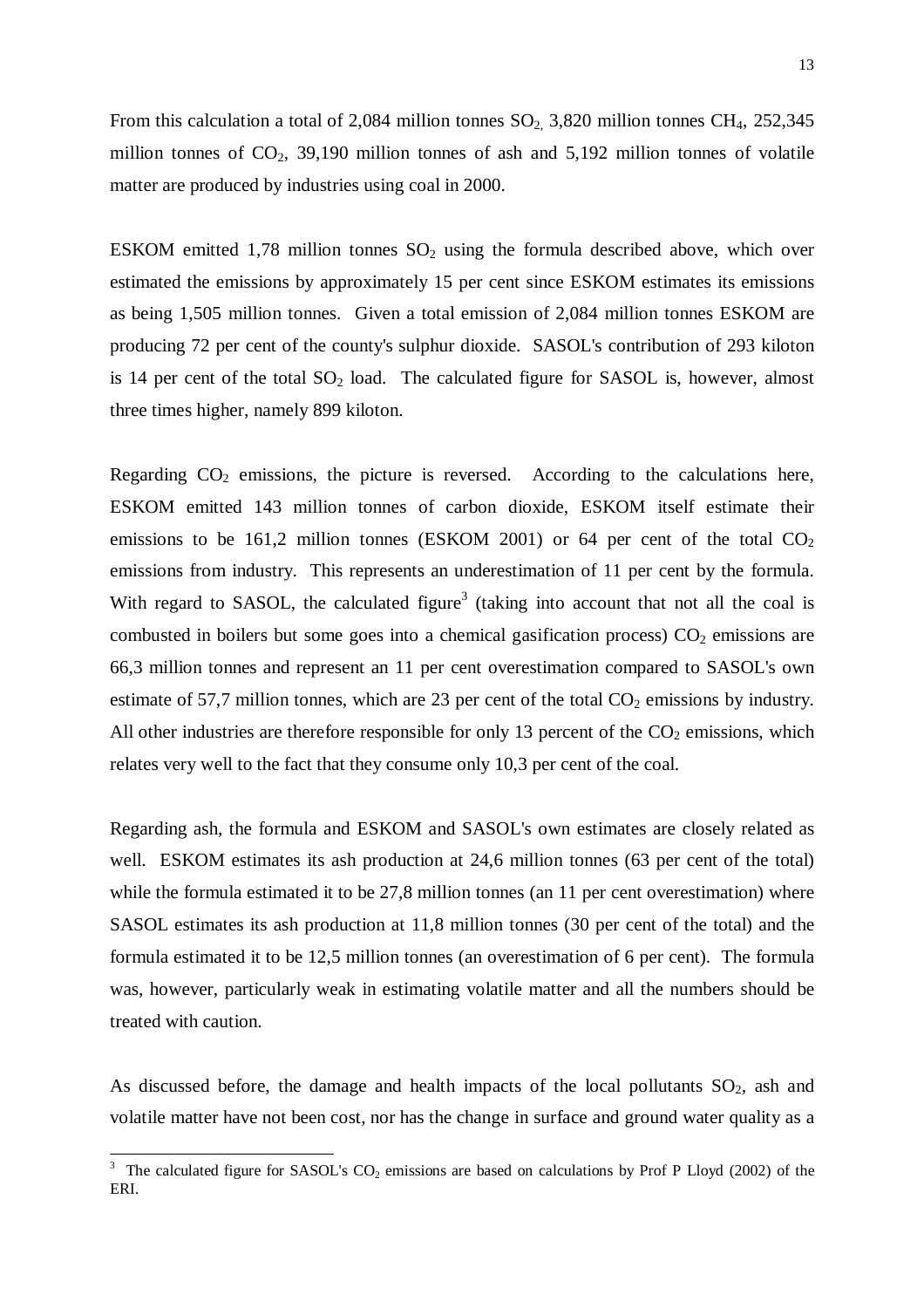result of these emissions been quantified since they require site specific data. With regard to ESKOM and electricity generation Van Horen (1996) and Spalding-Fecher and Motibe (2001) has done some work in this regard. This study focuses on calculating the damage cost due to the emission of the global pollutants  $CO<sub>2</sub>$  and  $CH<sub>4</sub>$  due to their contribution to climate change. These calculations are shown in Tables 5 and 6 below.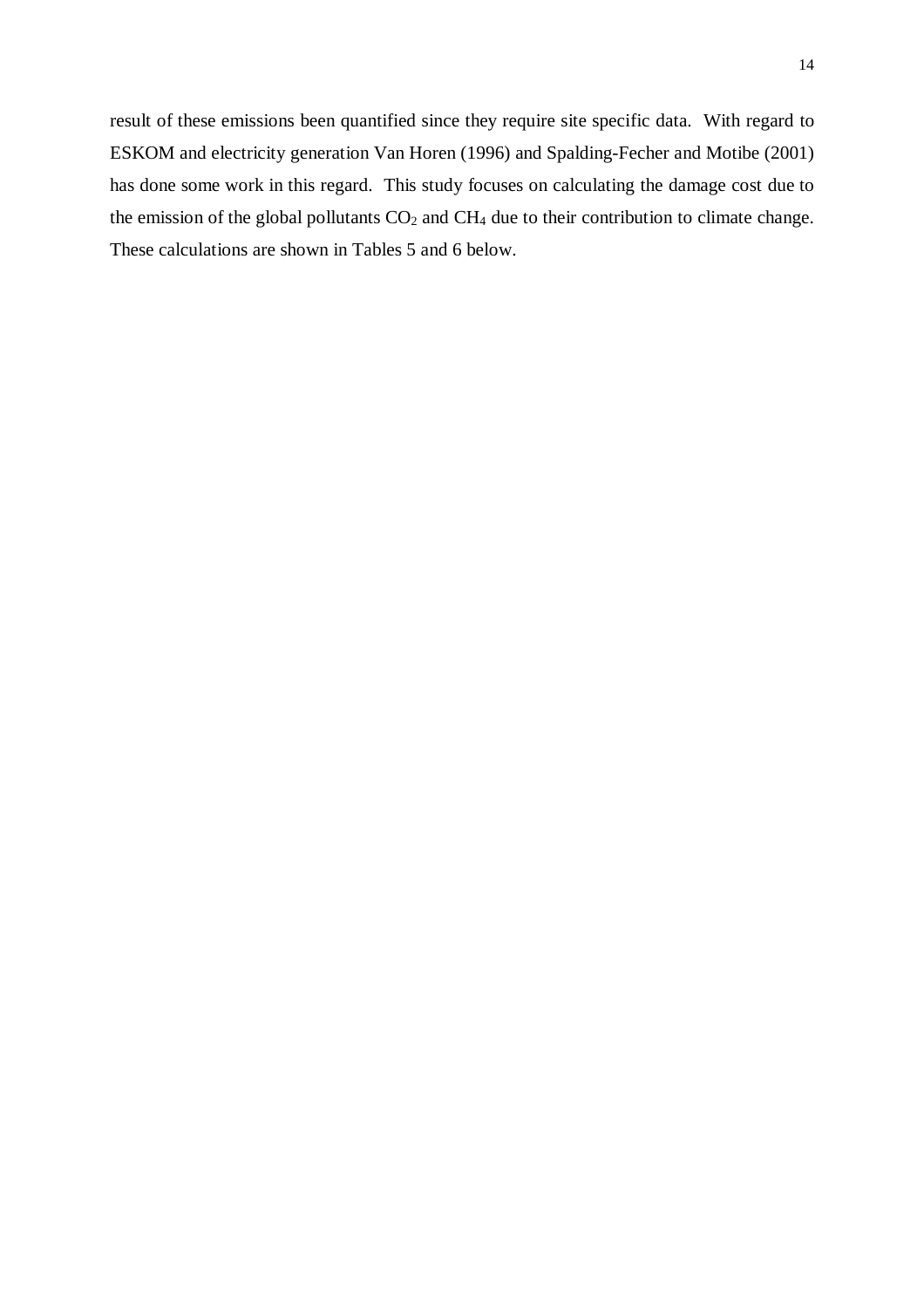|                                     | Coal<br>consumed | sulphur<br>content <sup>a</sup> | Weighted: Sulphur b | S to SO <sub>2</sub> $\degree$ | $SO_2$ <sup>d</sup> | $CH_4$ <sup>e</sup> | $CH4$ <sup>1</sup>     | Weighted:<br>carbon<br>content <sup>g</sup> | Carbon <sup>h</sup> | C to $CO_2$ <sup>i</sup>    | $CO2$ <sup>j</sup>               | $\mathbf{A}$ sh $\mathrm{K}$ | <b>Volatile</b><br>matter <sup>1</sup> |
|-------------------------------------|------------------|---------------------------------|---------------------|--------------------------------|---------------------|---------------------|------------------------|---------------------------------------------|---------------------|-----------------------------|----------------------------------|------------------------------|----------------------------------------|
|                                     |                  | $\frac{0}{0}$                   | t                   | Conversion<br>factor           | $\mathbf t$         | kg/ton of<br>coal   |                        | $\frac{0}{6}$                               | t                   | <b>Conversion</b><br>factor |                                  |                              |                                        |
| <b>ISCOR</b>                        | 1 583 865        | 0,8999                          | 14 253              |                                | 28 506              | 24,7                | 39 121                 | 55,02                                       | 871 493             | 3,667                       | 3 195 475                        | 257 034                      | 405 262                                |
| Metallurgical                       | 1 272 014        | 0,82                            | 10 431              |                                | 20 861              | 24,7                | 31 419                 | 63,56                                       | 808 502             | 3,667                       | 2 964 507                        | 115 544                      | 258 381                                |
| Agriculture                         | 69 053           | 0,8207                          | 567                 |                                | 1 1 3 3             | 24,7                | 1706                   | 56,26                                       | 38 849              | 3,667                       | 142 447                          | 10 39 6                      | 17 624                                 |
| Iron and Steel                      | 2 881 311        | 0,82                            | 23 627              |                                | 47 254              | 24,7                | 71 168                 | 56,12                                       | 617010              | 3,667                       | 5 929 036                        | 469 284                      | 739 914                                |
| Industries                          | 2 630 809        | 0,8998                          | 23 672              |                                | 47 344              | 24,7                | 64 981                 | 55,1                                        | 449 658             | 3,667                       | 5 3 1 5 4 1 1                    | 425 711                      | 671 213                                |
| <b>Chemical Industries</b>          | 080816           | 0,8991                          | 9718                |                                | 19 435              | 24,7                | 26 696                 | 55,72                                       | 602 235             | 3,667                       | 2 208 196                        | 171 011                      | 269 631                                |
| Merchants and Domestic              | 3 9 20 24 1      | 0,8254                          | 32 358              |                                | 64 715              | 24,7                | 96 830                 | 56,67                                       | 2 2 2 1 6 3 7       | 3,667                       | 8 146 003                        | 577 948                      | 979 832                                |
| Gold and Uranium Mines              | 24 043           | 0,9                             | 216                 |                                | 433                 | 24,7                | 594                    | 54,9                                        | 13 200              | 3,667                       | 48 399                           | 3 9 1 9                      | 6 1 7 9                                |
| <b>Other Mining</b>                 | 120 998          | 0,9                             | 1089                |                                | 2 1 7 8             | 24,7                | 2989                   | 54,9                                        | 66 428              | 3,667                       | 243 569                          | 19723                        | 31 096                                 |
| Water                               | 146 534          | 0,82                            | 1 202               |                                | 2 4 0 3             | 24,7                | 3 6 1 9                | 56,2                                        | 82 352              | 3,667                       | 301 958                          | 23 885                       | 37 659                                 |
| SASOL (calculated)                  | 46 334 788       | 0,97                            | 449 447             |                                | 898 895             | 24,7                | 1 144 469              | $39,03^n$                                   | 18 086 362          | 3,667                       | 66 316 667                       | 12 510 392                   | 10 610 666                             |
| $SASOL$ (Own figures <sup>m</sup> ) | 51 800 000       |                                 |                     |                                | 293 000             |                     | $1144.469^p$           |                                             |                     |                             | 57 713 000                       | 11 841 000                   | 1 025 000                              |
| Cement and Lime                     | 1 071 221        | 0,9                             | 9 6 4 1             |                                | 19 282              | 24,7                | 26 459                 | 54,9                                        | 588 100             | 3,667                       | 2 156 368                        | 174 609                      | 275 304                                |
| Electricity (Non-ESKOM)             | 1 556 304        | 0,97                            | 15 0 96             |                                | 30 192              | 24,7                | 38 441                 | 42,5                                        | 661 429             | 3,667                       | 2 4 2 5 2 4 0                    | 471 560                      | 364 175                                |
| <b>ESKOM</b> (calculated)           | 91 811 056       | 0,97                            | 890 567             |                                | 781 134             | 24,7                | 2 2 6 7 7 3 3          | 42,5                                        | 39 019 699          | 3,667                       | 143 072 229                      | 27 818 750 21                | 483 787                                |
| $ESKOM$ (Own figures <sup>o</sup> ) | 92 300 000       |                                 |                     |                                | 505 000             |                     | 2 267 733 <sup>p</sup> |                                             |                     |                             | 161 200 000                      | 24 600 000                   | 66 080                                 |
| <b>Brick and Tile</b>               | 176 517          | 0,9                             | 1589                |                                | 3 1 7 7             | 24,7                | 4 3 6 0                | 54,9                                        | 96 908              | 3,667                       | 355 329                          | 28 772                       | 45 365                                 |
| Total (Only own figures)            | 160 633 726      |                                 |                     |                                | 2 084 913           |                     | 3 820 585              |                                             |                     |                             | 252 344 938 39 190 396 5 192 715 |                              |                                        |

**Table 4 Volume of emissions per sector based on volume coal purchased: 2000**

a: Pinheiro *et al*. 1997 (see Annexure A) percentages applied to 2000 production from DME 2001. b: Calculated. c: Discussed in text. d: Calculated.

e: Discussed in text. f: calculated. g: Pinheiro *et al*. 1997 (see Annexure A) percentages applied to 2000 production from DME 2001. h: Calculated.

i: Discussed in text. j: Calculated. k: Discussed in text. l: Discussed in text. m: SASOL 2001b. n: Effective weight after taking chemical extraction process into account. o: ESKOM 2001. p: Not published, taken from calculated figures.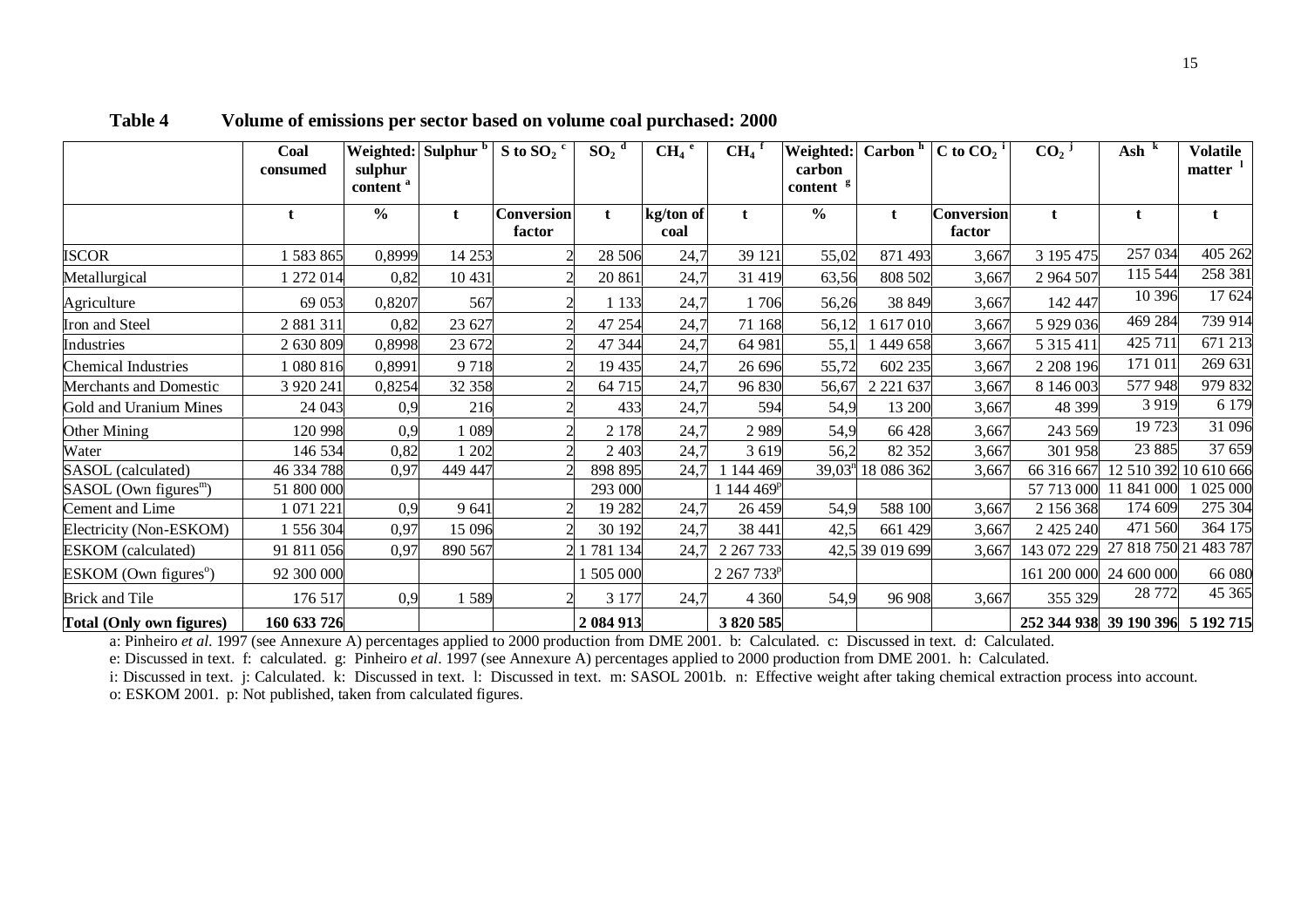The volume of  $CO<sub>2</sub>$  and  $CH<sub>4</sub>$  as per Table 4 have been multiplied by the prices associated with each as discussed above and the results are shown in Table 5.

|                            | Coal<br>purchased | CH <sub>4</sub> |                  |                                     |                  | CO <sub>2</sub>                               | <b>Total</b>     |                   |                           |
|----------------------------|-------------------|-----------------|------------------|-------------------------------------|------------------|-----------------------------------------------|------------------|-------------------|---------------------------|
|                            | t                 | t               | R364,1/<br>tonne | R728,21/<br>tonne                   | t                | R17,34/<br>tonne                              | R34,68/<br>tonne | Lower<br>scenario | <b>Higher</b><br>scenario |
|                            |                   |                 |                  | <b>R</b> millions <b>R</b> millions |                  | R million $R$ million $R$ million $R$ million |                  |                   |                           |
| <b>ISCOR</b>               | 1 583 865         | 39 121          | 14               | 28                                  | 3 195 475        | 55                                            | 111              | 70                | 139                       |
| Metallurgical              | 1 272 014         | 31 419          | 11               | 23                                  | 2 964 507        | 51                                            | 103              | 63                | 126                       |
| Agriculture                | 69 053            | 1706            |                  |                                     | 142 447          |                                               |                  |                   | 6                         |
| Iron and Steel             | 2 881 311         | 71 168          | 26               | 52                                  | 5 9 29 0 36      | 103                                           | 206              | 129               | 257                       |
| Industries                 | 2 630 809         | 64 981          | 24               | 47                                  | 5 3 1 5 4 1 1    | 92                                            | 184              | 116               | 232                       |
| <b>Chemical Industries</b> | 1080816           | 26 696          | 10               | 19                                  | 2 208 196        | 38                                            | 77               | 48                | 96                        |
| Merchants and Domestic     | 3 9 20 24 1       | 96 830          | 35               | 71                                  | 8 146 003        | 141                                           | 283              | 177               | 353                       |
| Gold and Uranium Mines     | 24 043            | 594             | 0                | 0                                   | 48 399           |                                               |                  |                   |                           |
| Other Mining               | 120 998           | 2989            |                  | 2                                   | 243 569          |                                               |                  |                   | 11                        |
| Water                      | 146 534           | 3619            |                  | 3                                   | 301 958          |                                               | 10               |                   | 13                        |
| SASOL (calculated)         | 46 334 788        | 1 144 469       | 417              | 833                                 | 66 316 667       | 1 1 5 0                                       | 2 300            | 1567              | 3 1 3 3                   |
| SASOL (Own figures)        | 51 800 000        | 1 144 469       | 417              | 833                                 | 57 713 000       | 1 0 0 1                                       | 2 0 0 1          | 1 4 1 7           | 2835                      |
| Cement and Lime            | 1 071 221         | 26 459          | 10               | 19                                  | 2 156 368        | 37                                            | 75               | 47                | 94                        |
| Electricity (Non-ESKOM)    | 1 556 304         | 38 441          | 14               | 28                                  | 2 425 240        | 42                                            | 84               | 56                | 112                       |
| <b>ESKOM</b> (calculated)  | 91 811 056        | 2 2 6 7 7 3 3   | 826              |                                     | 1651 143 072 229 | 2 4 8 1                                       | 4 9 6 2          | 3 3 0 7           | 6 613                     |
| ESKOM (Own figures)        | 92 300 000        | 2 2 6 7 7 3 3   | 826              |                                     | 1651 161 200 000 | 2 7 9 5                                       | 5 5 9 0          | 3 621             | 7 2 4 2                   |
| <b>Brick and Tile</b>      | 176 517           | 4 3 6 0         |                  |                                     | 355 329          |                                               | 12               |                   | 15                        |
| Total (Only own figures)   | 160 633 726       | 3 820 585       | 1 3 9 1          |                                     | 2782252 344 938  | 4 3 7 6                                       | 8751             | 5 7 6 7           | 11 534                    |

**Table 5 The cost of emissions: 2000**

Source: Own analysis.

Based on the higher price, the total cost of methane and carbon dioxide externalities was calculated as R11 534 million (1,3 per cent of GDP in 2000) of which carbon dioxide contributed R8 751 million or 76 per cent. Should one use \$7,5 per tonne of carbon the total cost will be R17 298 million or 2 per cent of GDP of which  $CO_2$  contributed R13 125 million.

The main contributor to this externality cost is  $ESKOM's CO<sub>2</sub>$  emissions, contributing R5 590 million in damage or 64 per cent of the total and SASOL with R2 001 million. ESKOM's turnover for 2000 was R24 459 million (ESKOM 2000) and that of SASOL R25 762 million (SASOL 2001a). This implies that ESKOM's contribution to the pollution externalities calculated here (R7 242 million) is equivalent to 30 per cent of its turnover and that of SASOL (R2 835 million) less than half of that of ESKOM, namely 11 per cent. The damage cost of  $CO<sub>2</sub>$  calculated here (R5 590 million) falls between the lower and central scenario calculated by Spalding-Fecher and Motibe (2001). According to them the lower scenario is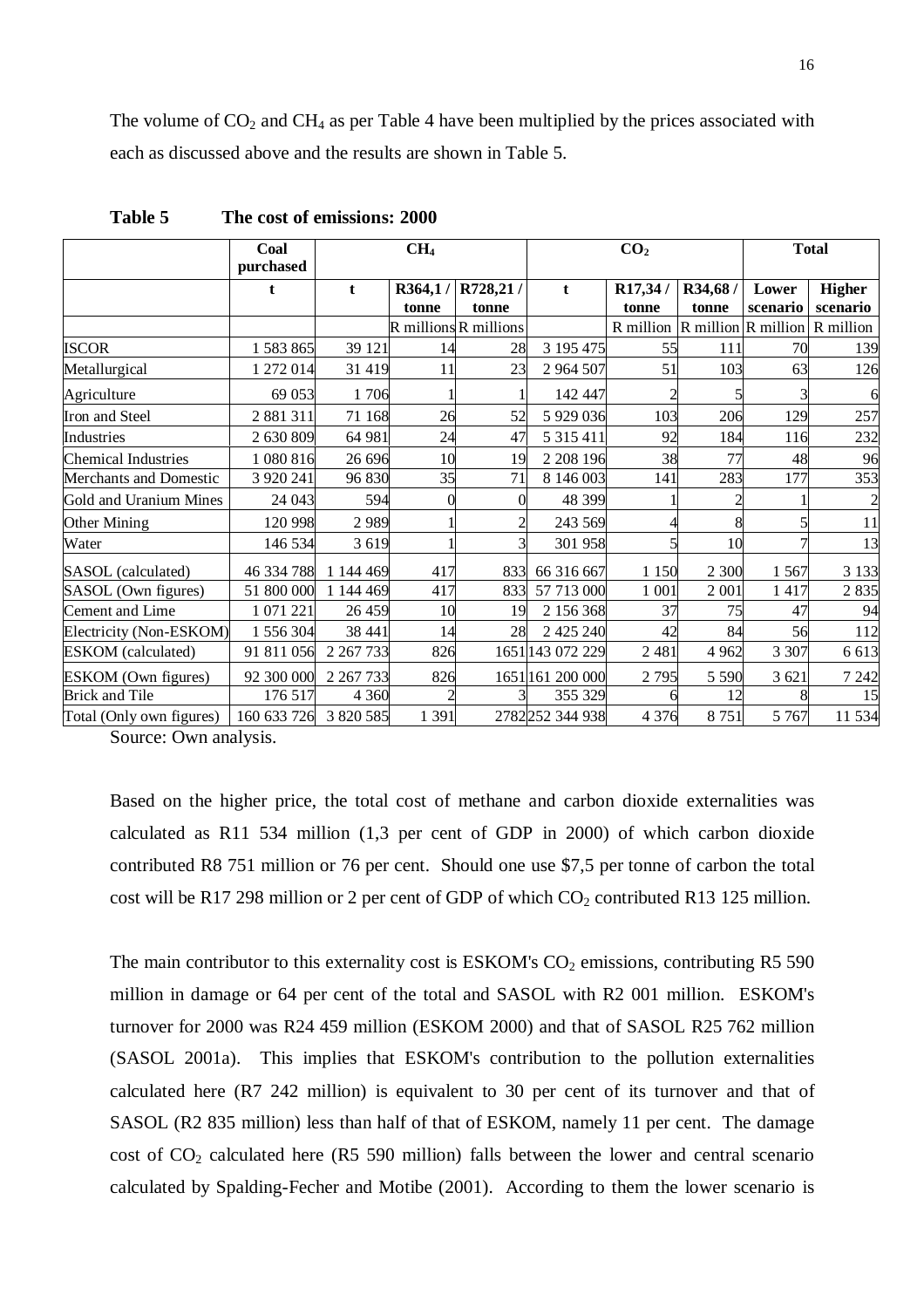R1 723 million and the central scenario is R7 467 million for 1999, using a completely different research method.

Table 6 shows a comparison between the social or externality cost of air pollution (only the two global pollutants) with that of the private cost or market prices of coal.

|                                    | Volume of<br>coal<br>purchased | <b>Total</b><br>private<br>cost | Average<br>private<br>price | <b>Social</b><br>cost <sup>b</sup> | <b>Social cost</b><br>as $%$ of<br>private<br>cost | <b>Total</b><br>private $\&$           | Average<br>private & | Difference:<br>Total prvte &<br>social price $\&$<br>social cost social price private price |
|------------------------------------|--------------------------------|---------------------------------|-----------------------------|------------------------------------|----------------------------------------------------|----------------------------------------|----------------------|---------------------------------------------------------------------------------------------|
|                                    | t                              | <b>R</b> million                | R/t                         | <b>R</b> million                   | $\frac{0}{0}$                                      | <b>R</b> million                       | R/t                  | R/t                                                                                         |
|                                    | a                              | $\mathbf b$                     | $\mathbf c$                 | d                                  | $d/b = e$                                          | $\mathbf{b} + \mathbf{d} = \mathbf{f}$ | $f/a = g$            | $f-b = h$                                                                                   |
| <b>ISCOR</b>                       | 1 583 865                      | 379                             | 239,08                      | 139                                | 37                                                 | 518                                    | 327,03               | 87,95                                                                                       |
| Metallurgical                      | 1 272 014                      | 190                             | 149,38                      | 126                                | 66                                                 | 316                                    | 248,19               | 98,81                                                                                       |
| Agriculture                        | 69 053                         |                                 | 108,19                      | 6                                  | 83                                                 | 14                                     | 197,72               | 89,53                                                                                       |
| Iron and Steel                     | 2 881 311                      | 299                             | 103,69                      | 257                                | 86                                                 | 556                                    | 193,04               | 89,35                                                                                       |
| Industries                         | 2 630 809                      | 258                             | 98,25                       | 232                                | 90                                                 | 490                                    | 186,30               | 88,05                                                                                       |
| <b>Chemical Industries</b>         | 1080816                        | 106                             | 97,68                       | 96                                 | 91                                                 | 202                                    | 186,52               | 88,84                                                                                       |
| Merchants and Domestic             | 3 9 20 24 1                    | 375                             | 95,56                       | 353                                | 94                                                 | 728                                    | 185,71               | 90,15                                                                                       |
| Gold and Uranium Mines             | 24 043                         |                                 | 92,83                       | $\overline{2}$                     | 95                                                 | 4                                      | 180,64               | 87,81                                                                                       |
| Other Mining                       | 120 998                        | 11                              | 87,32                       | 11                                 | 101                                                | 21                                     | 175,12               | 87,80                                                                                       |
| Water                              | 146 534                        | 12                              | 81,52                       | 13                                 | 110                                                | 25                                     | 170,97               | 89,45                                                                                       |
| Synthetic Fuels (SASOL)            | 46 334 788                     | 2846                            | 61,41                       | 3 1 3 3                            | 110                                                | 5 9 7 9                                | 129,05               | 67,64                                                                                       |
| $SASOL$ (Own figures) <sup>a</sup> | 51 800 000                     | 3 1 8 1                         | 61,41                       | 2835                               | 89                                                 | 6 0 1 6                                | 116,14               | 54,73                                                                                       |
| Cement and Lime                    | 1 071 221                      | 66                              | 61,17                       | 94                                 | 144                                                | 160                                    | 148,97               | 87,80                                                                                       |
| Electricity (Non-ESKOM)            | 1 556 304                      | 95                              | 61,12                       | 112                                | 118                                                | 207                                    | 133,15               | 72,03                                                                                       |
| <b>ESKOM</b>                       | 91 811 056                     | 4 1 2 9                         | 44,97                       | 6 613                              | 160                                                | 10742                                  | 117,00               | 72,03                                                                                       |
| $ESKOM$ (Own figures) <sup>a</sup> | 92 300 000                     | 4 1 5 1                         | 44,97                       | 7 2 4 2                            | 174                                                | 11 393                                 | 123,43               | 78,46                                                                                       |
| <b>Brick and Tile</b>              | 176 517                        | 8                               | 42,63                       | 15                                 | 206                                                | 23                                     | 130,43               | 87,80                                                                                       |
| <b>Total (Only own figures)</b>    | 160 63 3726                    | 9 1 3 9                         | 56,89                       | 11 534                             | 126                                                | 20 672                                 | 128,69               | 71,80                                                                                       |

**Table 6 Comparative externality prices and market prices: 2000**

Source: Own analysis.

Notes: a: The value of private cost has been calculated using the average price per tonne as per DME and multiply that to the volume provided. b: Only the cost of  $CO<sub>2</sub>$  and  $CH<sub>4</sub>$ emissions, from Table 5.

From column e in Table 6 it is evident that private cost exceeds social cost only in a few industries. Remarkably it is also those industries which pay a higher average price for their coal (column c). The social cost of ESKOM is almost double its private cost and these two costs are almost equivalent for that of SASOL. For all industries the total private cost was R9 139 million, but the social cost R11 534 or 26 per cent higher than that of the private cost. Combined, the total private and social cost is R20 672 million (column f in Table 6) see also Figure 5.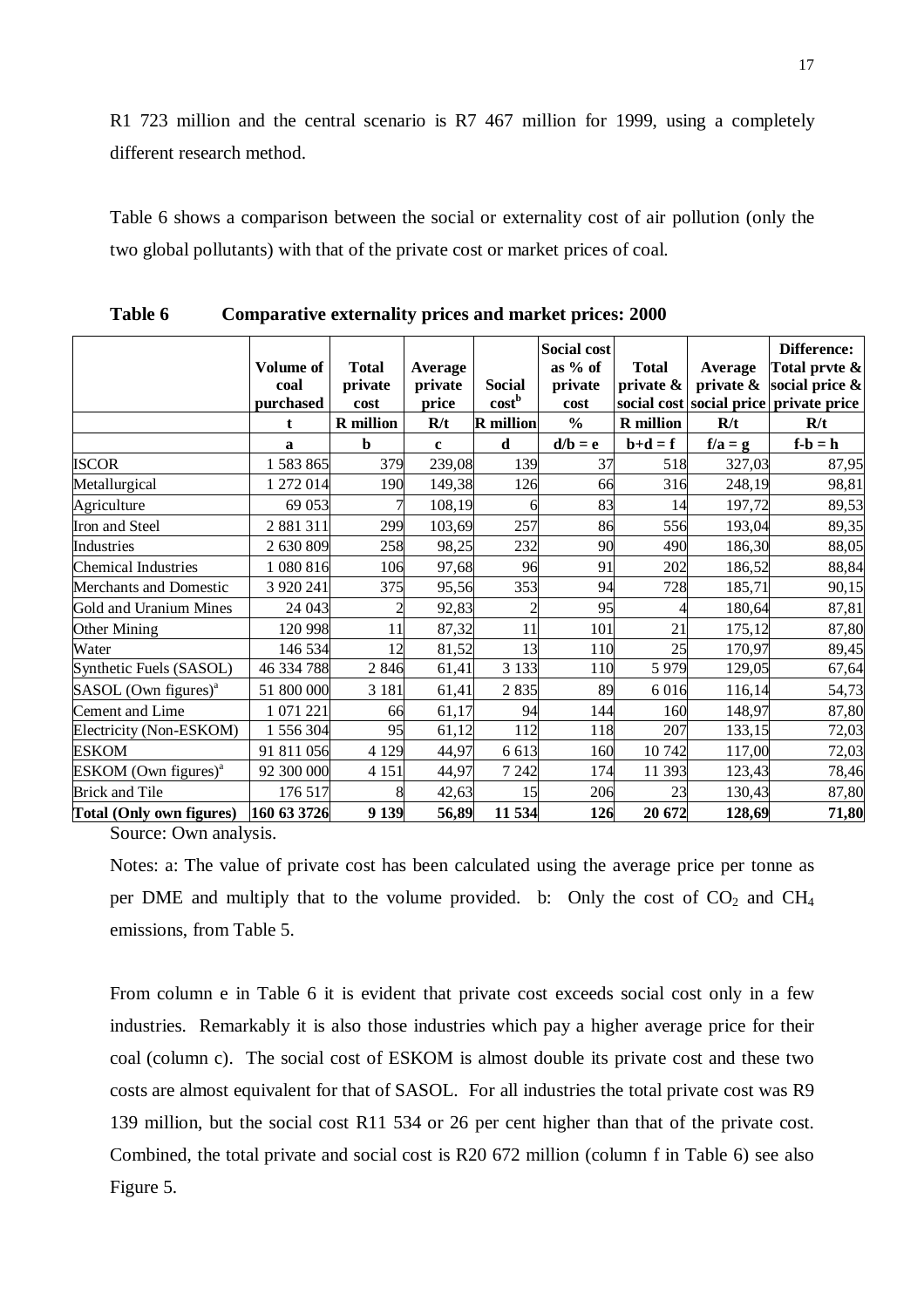



Source: Table 6.

Using the total private and social cost an average price for coal per sector has been calculated internalising the externality costs (column g). These values are considerably higher than that of the private cost only (column c) and the difference between the total private and social cost per tonne of coal and the private price is given in column h. From this it is clear that the environment and society subsidies industry on average by R71,80 per tonne of coal (R128,69 - R56,89). For example ESKOM is currently paying an average of R44,97/tonne, including its externality cost, the price should be R123,43/tonne, implying a difference of R78,46/tonne and SASOL is been subsidised by society and the environment to the extent of R54,73/tonne.

## **5 CONCLUSION**

From this study it has been established that the social cost of combusting coal, isolating only its contribution to climate change through the emission of greenhouse gasses, is substantial, with the social cost on average more than double the market price for coal. These estimates represent a lower-bound estimate of the social cost due to the exclusion of the health impacts of local pollutants on people and the impact they have on water and land quality. Though a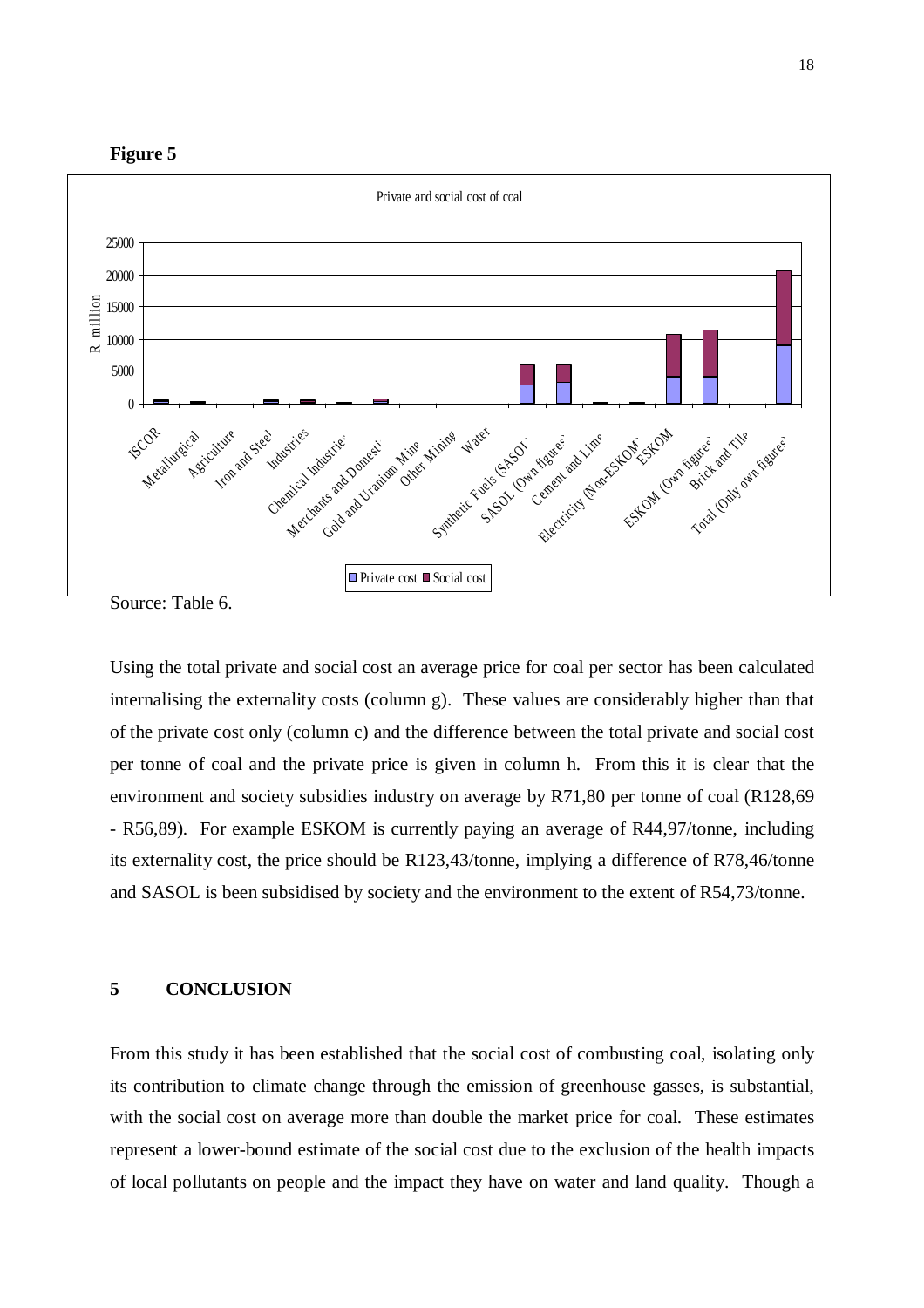comprehensive discussion of the implications of these estimates is not the subject of this study, one can draw some early conclusions.

Should the full social costs be internalised, the cost structures of all the industries using coal and those industries that depend on the coal combusting industries would be severely influenced. The economy-wide impact will therefore be substantial and the economy is not ready for such integration. Fact is, however, the environment and society is subsidising the coal combusting industries on average by an amount more than the private cost of coal.

As stated in the introduction, it is conceptually better to relay the social cost of the use of coal to its price and calculate an environmentally inclusive price thereof than expressing it as a price change to the output of a particular sector. Doing so the principles of a life-cycle analysis are upheld since a change in the price of the input will lead to a change in the output price. Should the demand for the output then changes as a consequence, the need would arise to use less of the input or to use it more efficiently.

The magnitude of the environmentally inclusive price of coal calculated here suggests also that in deciding whether to turn to cleaner technologies or not, one should not look at the private cost or market price of coal alone, but factor the cost of these, and other, externalities into the equation as well. A cost benefit analysis which considers alternative sources for energy generation than coal combustion which not be able to compete at an average price of R56,89 (average market price) might become viable at an average price of R128,69 (price of coal inclusive of its contribution to global pollution). The pay-back period on introducing the new technologies may be surprising short as well, as noted by Hawken *et al*. (2000).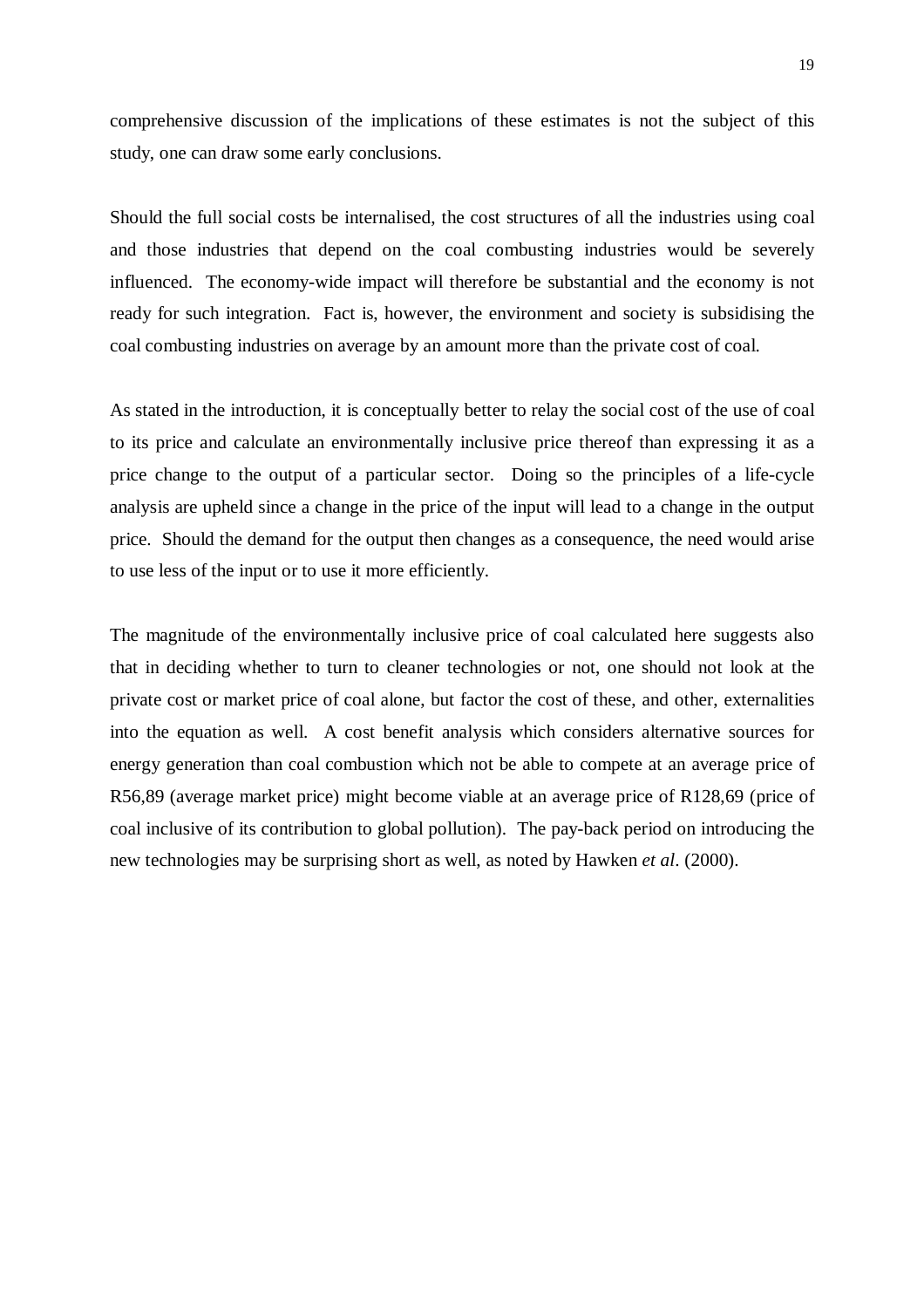#### **LIST OF REFERENCES**

- Blignaut, J.N. and De Wet, T. 2001. Some recommendations towards reducing electricity consumption in the South African manufacturing sector. *South African Journal of Economic Management Sciences,* 4(2):359-379.
- Blignaut, J.N. and Hassan, R.M. 2001. A natural resource accounting analysis of the contribution of mineral resources to sustainable development in South Africa. *South African Journal of Economic Management Sciences,* supplement series 3:1-39.
- Callan, S.J.and Thomas, J.M. 2000. *Environmental Economics and Management: Theory, Policy and Applications*. Chapter 3, pp 67 – 104.
- Chamber of Mines of South Africa (C.O.M.). 2000. *Annual Report 1999/2000*.
- Department of Minerals and Energy (DME). 2001. Unpublished data provided by Prévost, X.
- Doppegieter, J.J., Du Toit, J. and Liebenberg, J. 1998. *Energy Futures 1998/99*. Stellenbosch: Institute for Futures Research.
- Doppegieter, J.J., Du Toit, J. and Liebenberg, J. 1999. *Energy Indicators 1999/2000*. Stellenbosch: Institute for Futures Research.
- ESKOM. 1999 *Annual Report*. 1999. Johannesburg. ESKOM. [\(www.eskom.co.za/main.asp?curl=publications.html](http://www.eskom.co.za/main.asp?curl=publications.html))
- ESKOM. 2000 *Annual Report*. 2000. Johannesburg. ESKOM <http://www.eskom.co.za/annreport01/home.htm>.
- ESKOM. 2001. *Environmental report 2000*. Johannesburg. ESKOM. <http://www.eskom.co.za/enviroreport01/air.htm>.
- Fuggle, R. F. and M. A. Rabie. 1999. *Environmental Management in South Africa*. Chapter 15 and 16. Pp 337 – 381. Juta and Co, Ltd, Cape Town.
- Hawken, P, Lovins, A.B. and Lovins, L.H. 2000. *Natural Capitalism*. Earthscan.
- International Environmental Agency (IEA). 2001. *Key world energy statistics*. Paris: IEA. [\(www.iea.org/statist/key2001/keyworld-2001.pdf\)](http://www.iea.org/statist/key2001/keyworld-2001.pdf)
- Khan, J. R. 2000. *The Economic Approach to Environmental and Natural Resources* (2nd ed.). The Dryden Press, New York. Chapter 9, pp 257 – 282.
- Pinheiro, H.J., Boshoff, H.P. And Pretorius, C.C. 1997. *Analysis of coal product samples of producing South African collieries*. Pretoria: CSIR.
- Prévost, X. 2001. DME. Personal communication.
- Sandor, R. 2001. How I see it: The Case for Coal. *Environmental Finance*. March, p. 12.
- SASOL. 2001a. *Annual Report*. 2001. Johannesburg. SASOL. [http://www.sasol.com/annual2001/pdf/sasol\\_financials.pdf.](http://www.sasol.com/annual2001/pdf/sasol_financials.pdf)
- SASOL. 2001b. *Environmental report 2000*. Johannesburg: SASOL. [http://www.sasol.com/downloads/pdf/environment/envan2001sec.pdf.](http://www.sasol.com/downloads/pdf/environment/envan2001sec.pdf)
- Spalding-Fecher, R. 2001. Health benefits for electrification in developing countries: a quantitative assessment in South Africa. Working paper submitted to *Environmental and Development Economics*, EDRC: Cape Town.
- Spalding-Fecher, R. and Matibe D.K. 2001. *Electricity and externalities in South Africa*. Working paper: EDRC: Cape Town.
- Tietenberg, T. 1992. *Environmental and Natural Resource Economics*. Harper Collins Publishers Inc.
- Van Horen, C. 1996. *Counting the Social Costs: Electricity and Externalities in South Africa*. Cape Town: Elan Press and UCT Press.